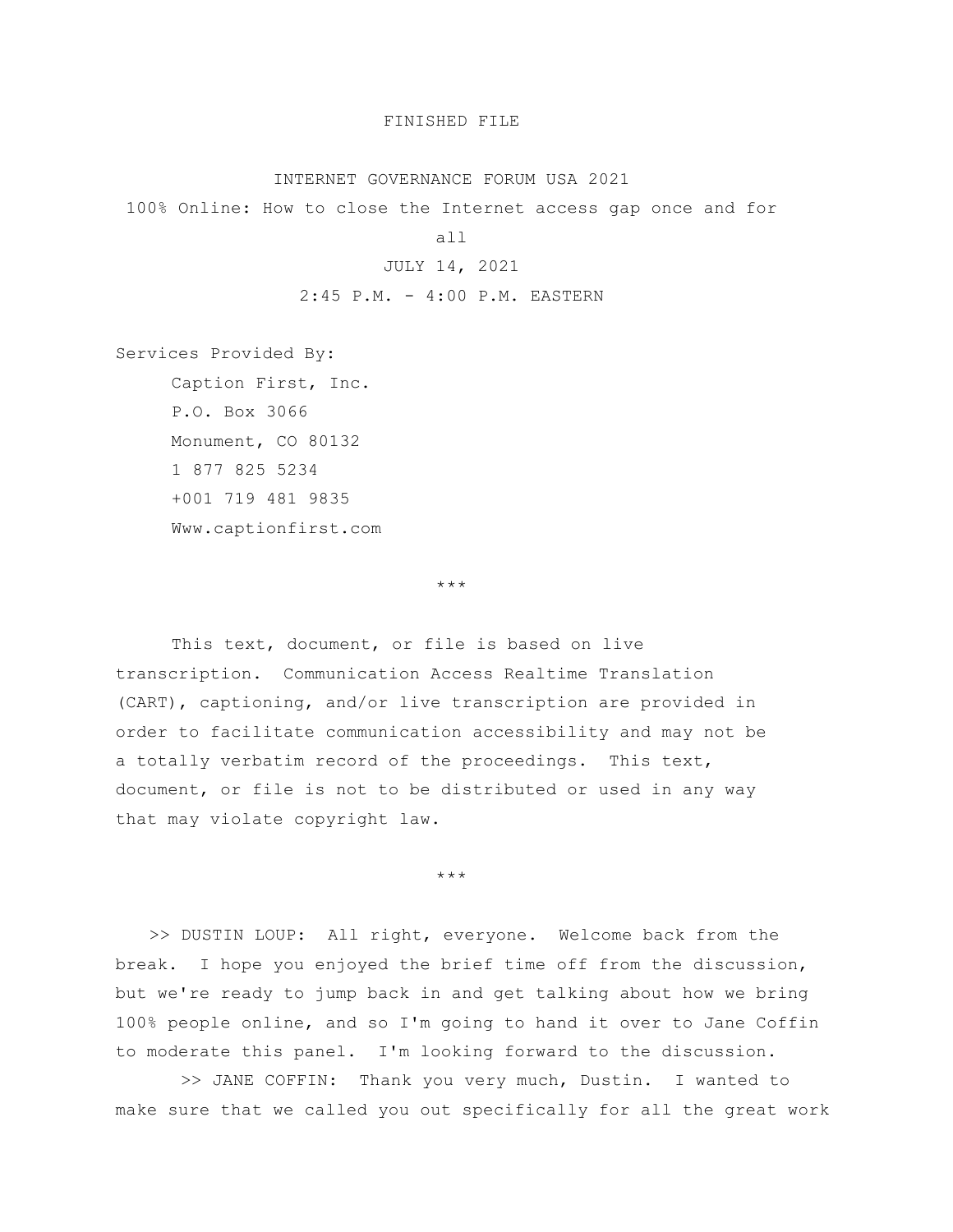that you're doing, and to thank Ann Hagens from our team who helped organize this panel, to the captioner who is about to help capture the captioning because this is so important for the accessibility and for the live stream, and a quick thank you in advance. We have an amazing group of humans today to speak to you about making sure we're all online, and as we know during the pandemic, the Internet has been our life line, so how do we get 100% of the humans around the planet and in the United States online and close the Internet access gap once and for all? For those of you that don't know me, I've been working in 9 access and connectivity space from the private sector side, government side, nonprofit side for over 20 years and it has been a preoccupation of mine to see people get connected, and part what have we do at the Internet Society. What we have before you today is a fabulous group of panelists. We've got Michelle Connolly, Professor at Duke University, and can you see the full bio on Internet Governance Forum USA landing page. Alonso Melendez, the inclusion coordinator. Alonso, help me later. Sonia Jorge from Alliance for Affordable Internet, the Executive Director, and Donald Cravins Executive Vice President and Chief Operating Officer for the National Urban League.

The way the panel will work is that I'm going to ask some intro questions to our panelists, and I'm going to start with Alonso and move to Michelle and Sonia and Donald. And so for those of you that are just joining us, get ready for a great interaction with some super people spending their lives working on connectivity issues.

Alonso, you are working at the local level, and we're trying to frame this conversation for the people watching here at IGF USA about the local, regional, the global perspectives on connectivity, the issues related to affordability and to digital equity and inclusion, the economics, the financing. All of you are involved in that, and Alonso, you're really involved at that local level. Libraries around the world have been an anchor institution for connectivity, not only in the United States but globally, and many of us work with those institutions. Help us understand from your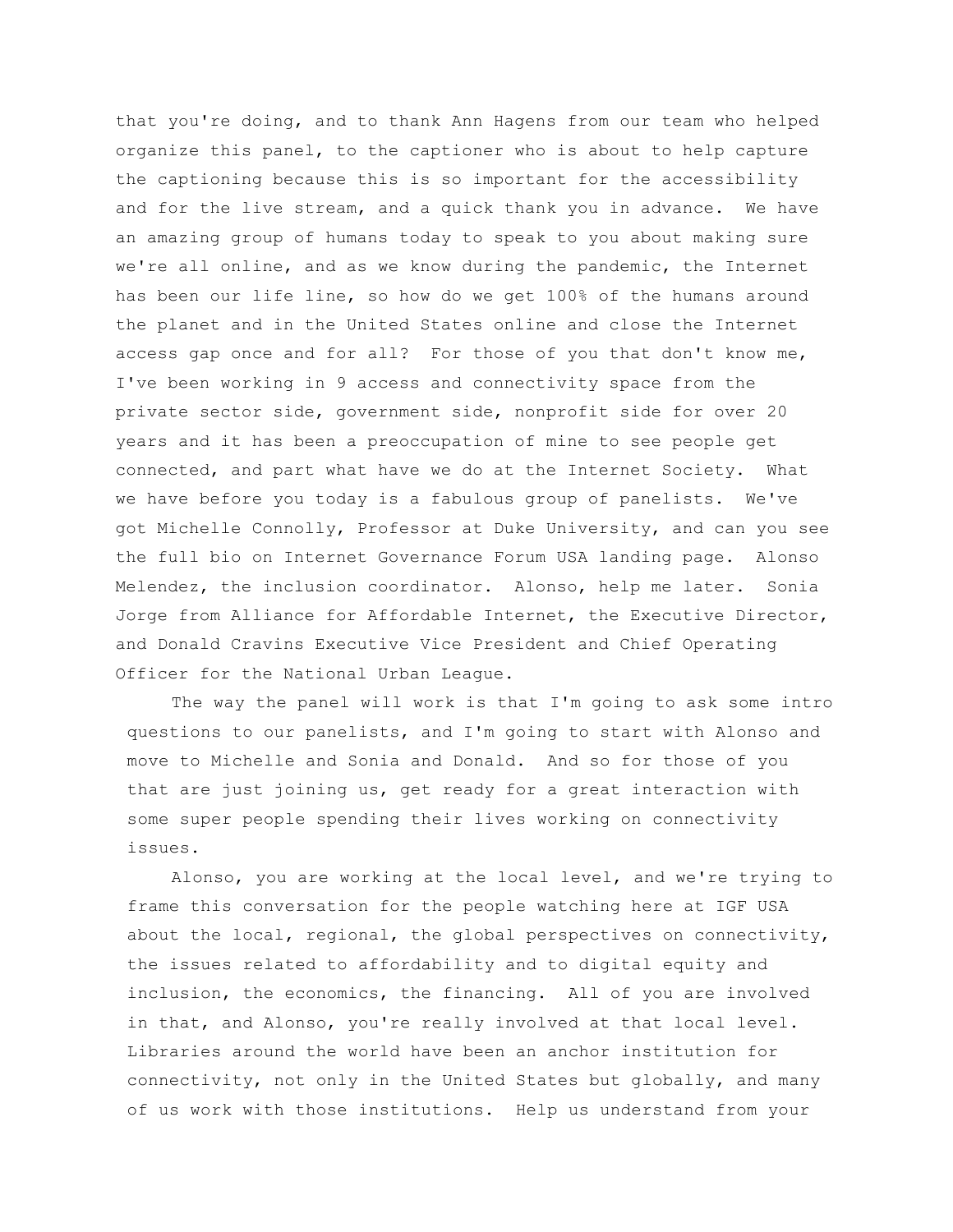perspective what happened during the pandemic from the library side and what you do generally to help with digital equity inclusion and connectivity from that very local and important execution style and practical perspective to connect people.

>> ALONSO MELENDEZ: Yeah. Hello, everyone. Hopefully you can all hear me okay. So, yeah, the library -- so pre-pandemic, I'm going to start with pre-pandemic, we host about 2 million Internet sessions a year, so that's a lot of people coming to the library to use the Internet. And, you know, I think that the library has always been a place for access. All right. We moved to really -well, and I can really speak -- so it's Multnomah County Library and we really try to be equitable with the services and making sure folks are aware of the services and resources that we have and doing our best to make everyone feel welcome and invited to the library to access those resources. And even within those efforts, we still find that there are communities of color that don't see the library as a place for them. So, you know, we're still working on that. We're definitely making some movement, but it's -- there is still a stigma associated with libraries and who libraries are for.

So, during the pandemic what we've done, and so again I'm going to speak mostly from our Multnomah County Library, and I did some research on what other libraries were doing. I can say that there were libraries that stayed open in some capacity during the pandemic, and they had limited capacity for people to come in to use computers to get online and they had very limited capacity to provide one-on-one support for people that needed that tech support, folks didn't know how to use technology or computers or navigate a website. That was greatly reduced due to the pandemic, and really the pandemic really just kind of highlighted the need for access to Internet, computers, and training.

When it comes to training, there are different things that need to be considered for that training to be successful, for it to be beneficial and effective for people, and really thinking about adult learners, English language learners, and just different levels of education or literacy that we need to consider when we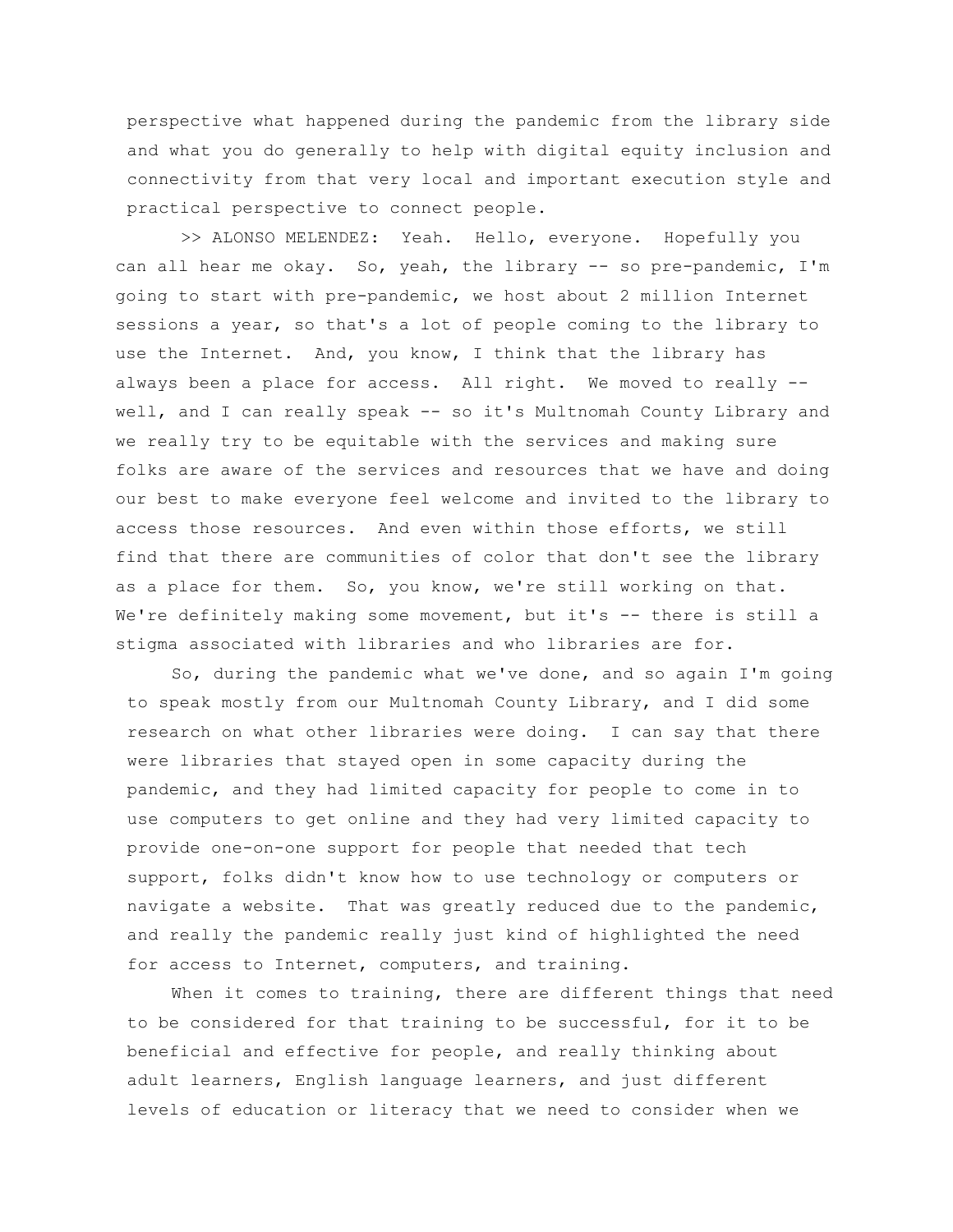try to develop training. Then, of course, there is also accessibility issues, mobility issues, what kind of limitations do people have physically to be able to access and be successful with training.

So, there are a lot of things that kind of go into what we're trying to do, what our county library has done is we kind of started late in the game in terms of trying to provide services to people and access to Internet and computers during the pandemic. There was a lot of concern, you know, there was a lot of unknowns, and so we wanted to be strategic and safe, as safe as possible, to bring people into libraries or to access our services.

So, about well let me see. When was it? Back in October we developed a program to do a tech lending program to provide computers and hotspot for people to use at their home. That went pretty well. We got some finding through the CARES act and we had some funding already through the library foundation, and we used that money to buy 500 hotspots, 500 Chrome books and lended them out to community organizations. We wanted to be strategic these got into the hands of people with little to no access, so thinking about people low income, people disproportionately impacted by the pandemic, thinking of those already marginalized communities. It started with a small group of people doing the work and kind of grew a little bit in, let's see, in March of this year I took that program and started actually going out to the community and doing outreach events to provide mobile computer labs, and so really kind of giving people access in the community to be able to get online to use a computer and to have that one-on-one tech support. So that's something more recent that we've been doing.

Yeah. Did I answer the question?

>> JANE COFFIN: You, absolutely answered the question. And it's amazing to see during a pandemic, you've created a tech-lending program, which I think is probably something that's going to last passed the pandemic, I bet and there's probably demand in the community for inclusion, to feel like there is a group there looking at them at that local level to help them get online and to access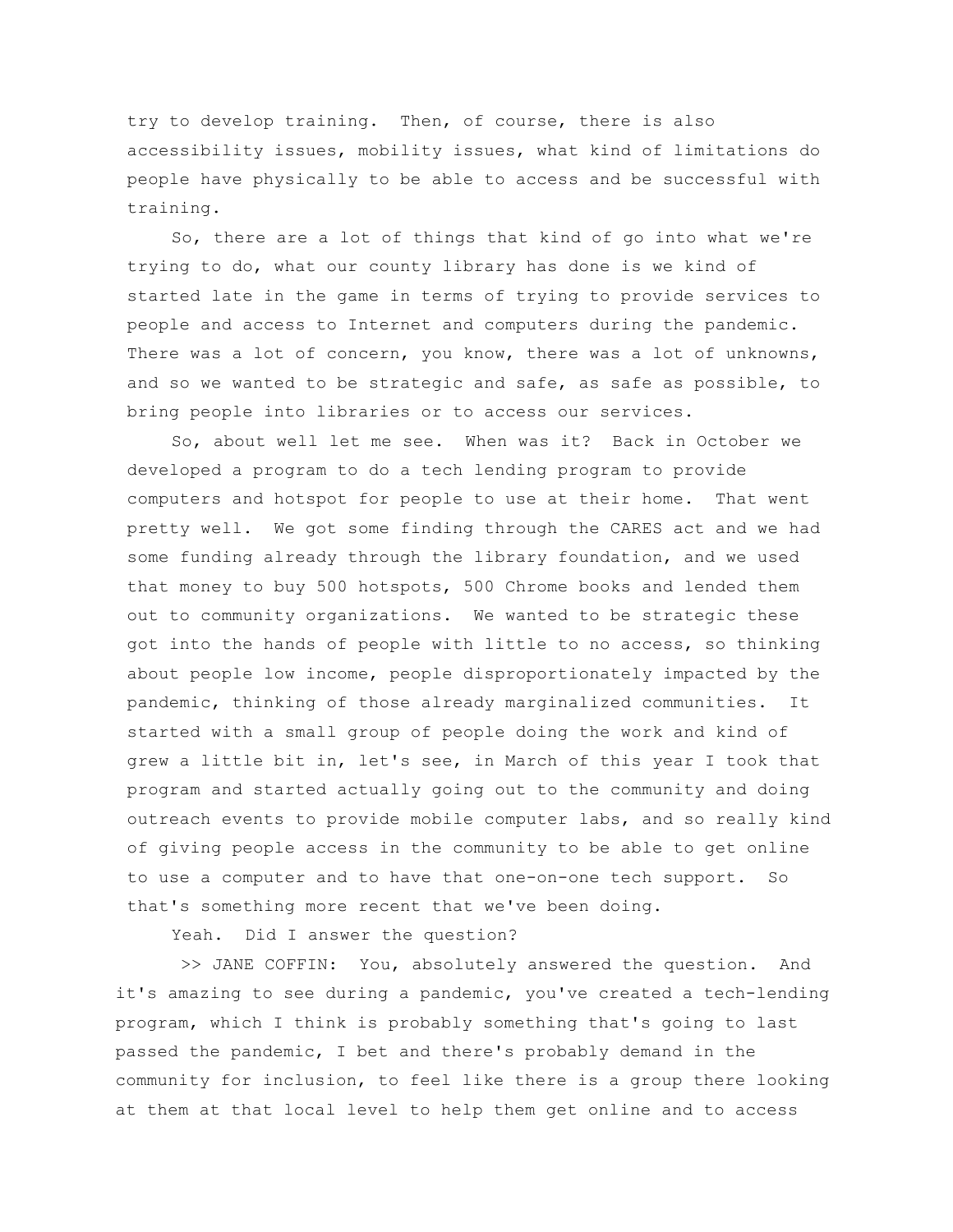connectivity.

>> ALONSO MELENDEZ: Absolutely. Absolutely. And it started as a pilot program, and it's now a permanent program and we're going to get some more Chrome books and hot decision spots to expand this program. There are groups that don't have Internet, can't afford it, and we've been hearing about this all throughout today's discussions and panels, and so it's really something that we can't say, okay, the pandemic is over or almost over and we don't have to continue this. No, we do have to continue this. Another direction we're moving in is trying to make these programs accessible to people, again, in the community but also during times that they're available and not when we're available to provide it, but when they're available to access it. So really thinking of working families, thinking of multiple children, and trying to provide these mobile computer labs in places and areas for people that -- and during times that people can actually access them, so also actually late in the evenings.

>> JANE COFFIN: This is really interesting in the demand side. I'm going to shift to Michelle, who knows more about demand-side issues than I do. But Michelle, and then we'll turn to Don after Michelle. Michelle with the work that you're doing and the money we're seeing out there in the community. Alonso is giving us a head's up of the CARES act money and millions and billions going into infrastructure in Washington DC where I am, and the Senate and House are talking about what to do with the money on infrastructure on that side. Alonso's shown us that there is demand in local communities, probably latent demand that we're just seeing and it's not just there and probably around the world. Talk about what you're seeing in the money side, on the financing and the economics from your perspective with respect to how do we get more people online, how do we make this more affordable, how do we make this sustainable, because sustainability is so critical. We can't just be looking at money going somewhere and not having accountability, so let us know what you're thinking and seeing, this would be really helpful to this conversation.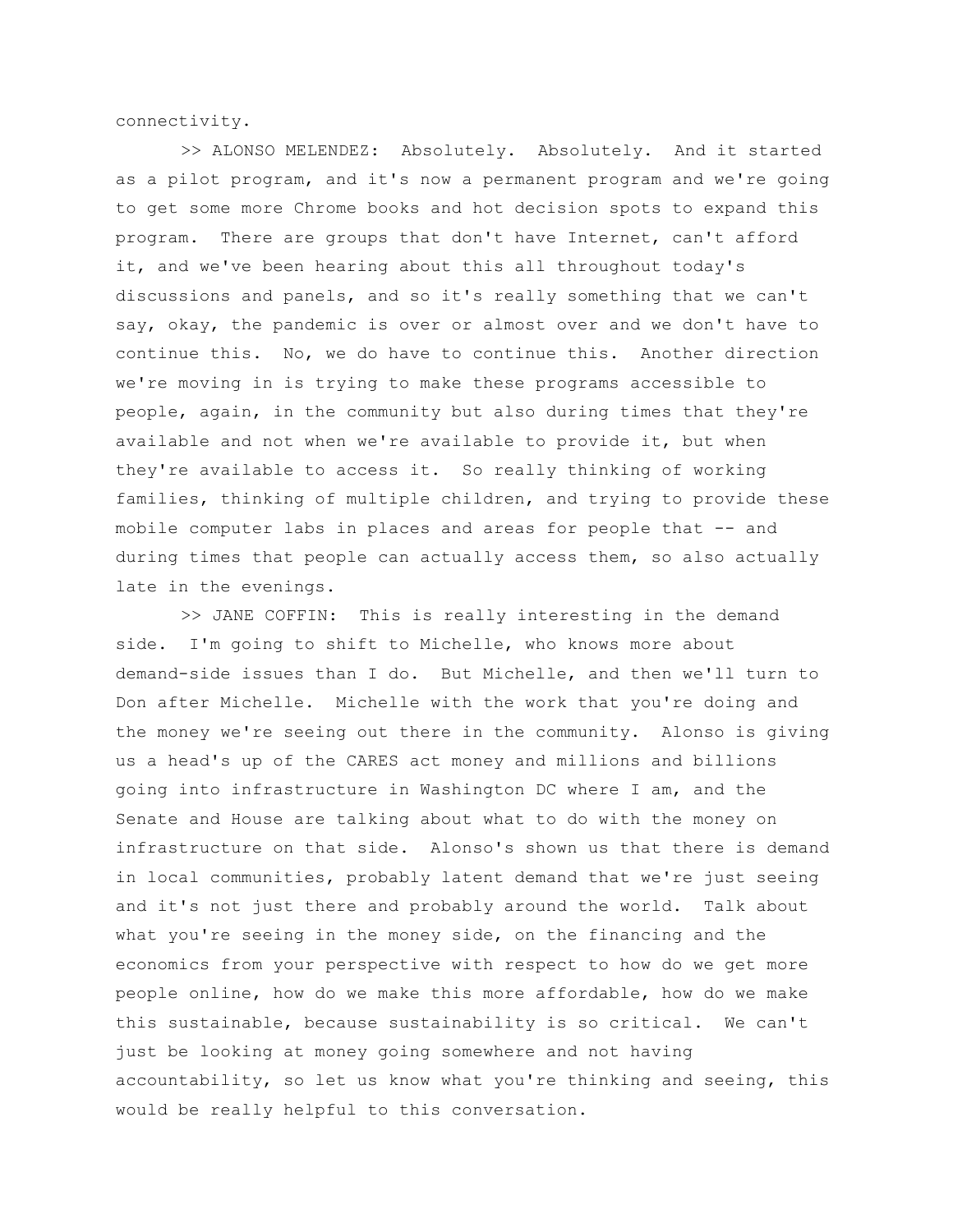>> MICHELLE CONNOLLY: Okay. So, I think there are kind of two dimensions when we talk about -- or when you ask about money. One is there was a discussion of where there is investment in broadband and how that impacts access, and so that's one discussion. Another discussion is then how do prices affect demand or affect affordability and things like that. And those are in some ways two different discussions.

On how money affects -- I shouldn't say accessibility, but the provision of broadband, I mean we've really greatly increased the provision of broadband throughout the United States, so literal access is less of an issue -- much less of an issue than it was five years ago even.

And I think so now a lot of the discussion is more about the digital divide in a sense of even if there is access, why are we still seeing a digital divide and why is this not -- you know, why are things not improving on that side.

And what I have seen from other people's research and from what I've looked at in some of the census data on this is what's surprising is there clearly -- traditional factors that one expects such as income levels or education, do play a role but things like age or presence of children, these things dwarf the impacts of other factors that we're talking more about. And listening to what was just presented, I've been thinking there have been some programs where like in Connecticut, they were offering free computers, free Internet service, and yet they're still not getting full takeup. And so, I think there are a lot of issues within communities that can be digital literacy, and even computers were being offered as well, and like everything was potentially being offered and households were still not necessarily doing this. And there can be an issue that if households are moving frequently, then it's difficult to set up each time, or households might be afraid to give out their information even if something is free or potentially free if they're worried that something will happen later on or they might be on the hook for costs later or they're just afraid of giving their information out. So, I think there are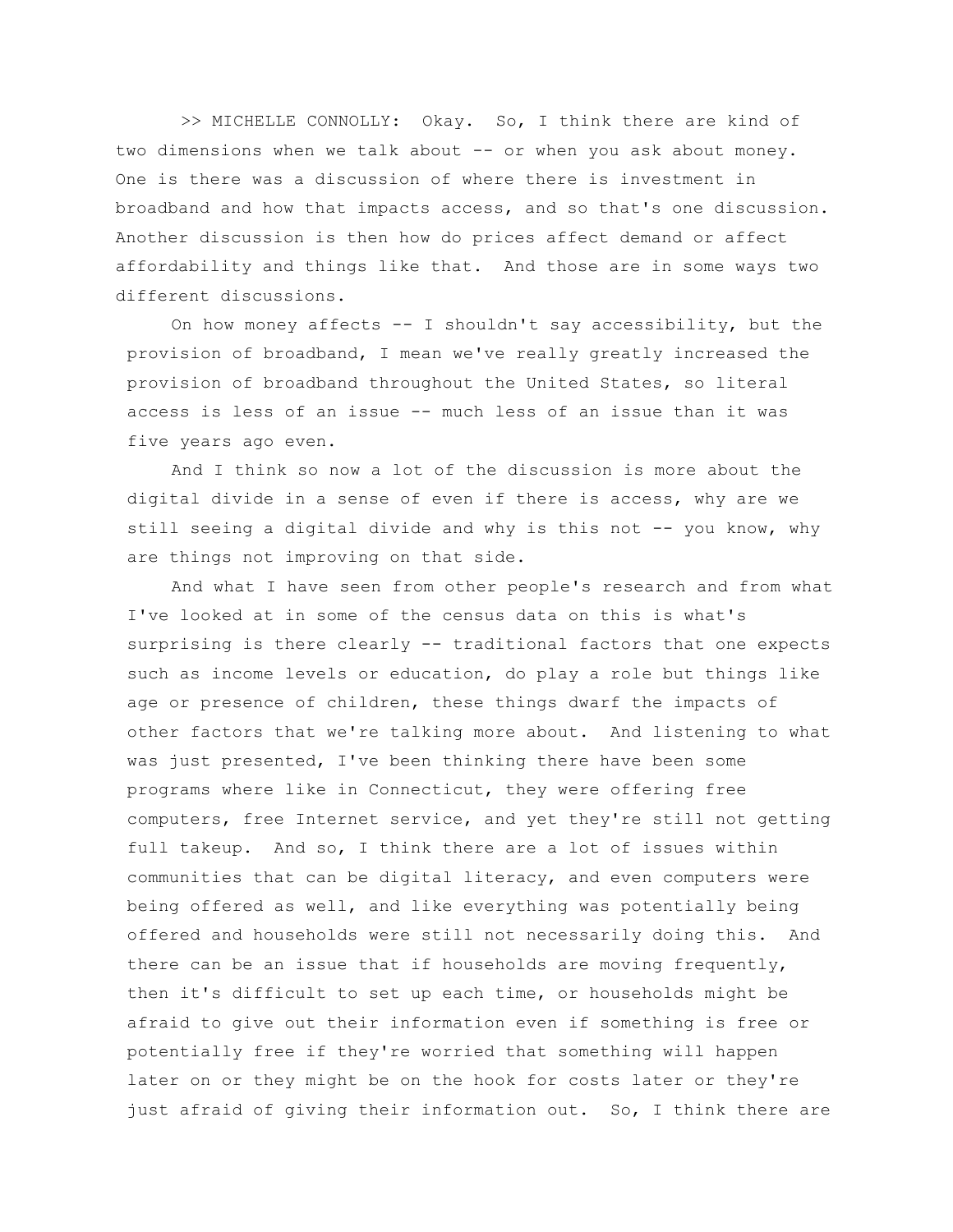a lot of issues that we need to think about that are very important, and I think when they're talking about the libraries and teaching is so important because it does seem like knowing how to access is very important, and that's also, so in terms of the digital divide, I see it, in my own research, I see it as two things. One is, do you find the Internet relevant? If you're 90 years old and you've never used it before, then you don't care if it's free even if someone paid each month, you might still not want to deal with it. And so for those households, we're not going to really shift things much.

But there are other households that do find the Internet relevant, and historically have relied on smartphone-only access, which until COVID, was pretty good and that, you know, but then COVID changed things dramatically in a sense that you might have been happy with smartphone access at home because then you could go to work and access it there or to a library and access it there, you know, you had access outside of the home. But with COVID, you lost the outside access, and the need for, you know, high speed and high quality really increased at home because you might be working from home. If you had children, they were going to school at home, and so I think there was a big shift in relevance of Internet to the home, of high-speed Internet to the home for a large percent of our population who previously had been happy or reasonably happy with a smartphone.

And, in fact, the key research kind of shows this, that the percentage of people that used to say smartphone access only was sufficient, it went down -- I wrote this somewhere. It used to be 80% in 2019, and then in 2021, in early 2021, they were saying only 71% of those who currently did not have Internet or broadband service to the home were now saying that -- I'm sorry. This said they were not interested in the Internet at all, but what I was saying before is still true in terms of the smartphones.

So, I think COVID has really shifted relevant, not of the Internet, not relevance of broadband but relevance of broadband to the home, so that's -- you know, if someone doesn't care for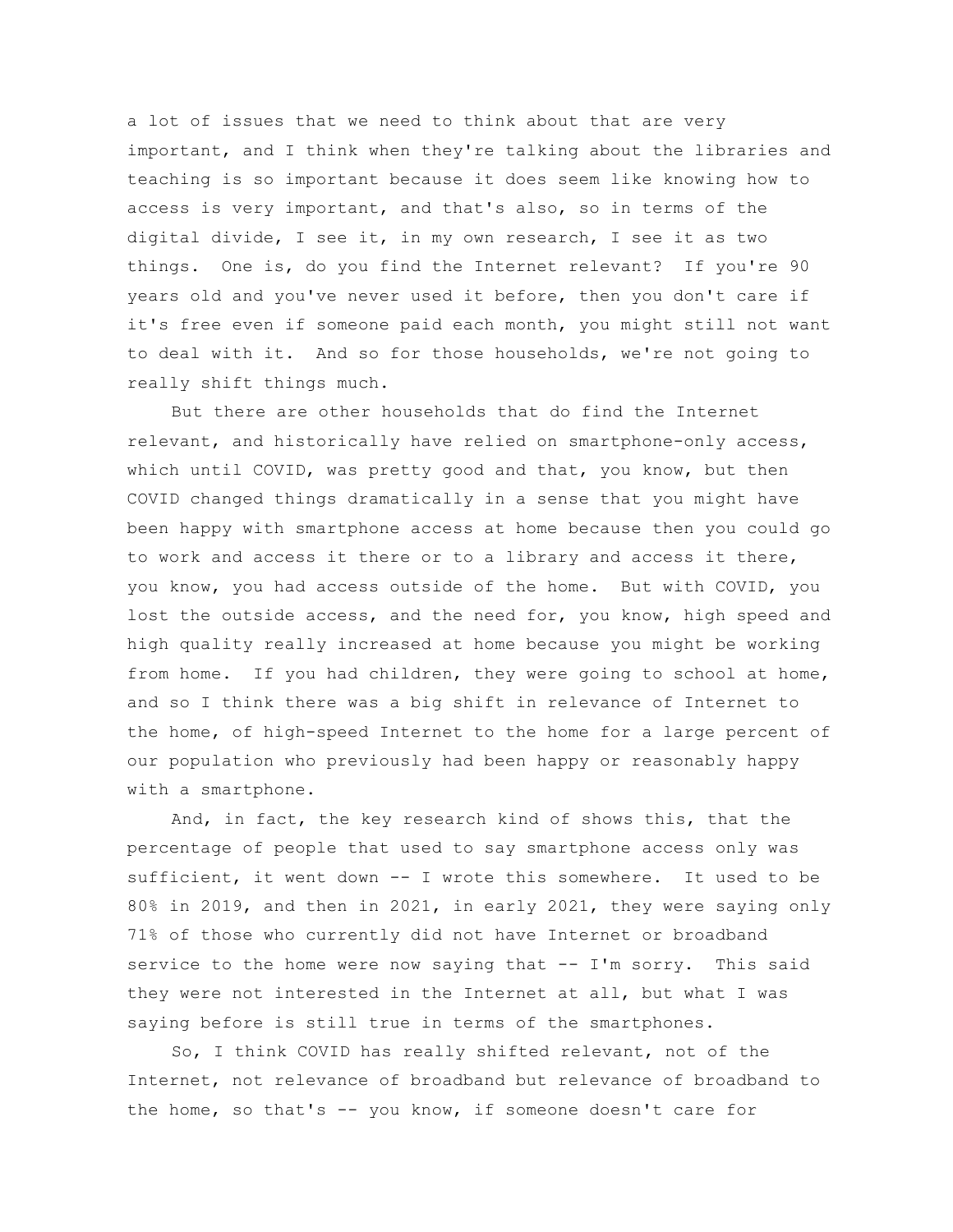service, then I don't care if they don't have it. I don't think we have to force things upon people. But the issue is really if people have a need for it, have a desire for it and they're still not getting it, why is that?

But like in the case I'm talking about in Connecticut with the schooling program, it wasn't cost, in a sense that they were able to have everything for free and yet you still had a large, a very large percent who weren't signing up. That's a big problem and a big question to solve. I think even at the end of that report, they were talking about we feel that we need more people who can actually go to the home and help them set this up. I mean if the parents are not educated, if they don't speak English or they're just not educated and they've never used a computer before or don't use it frequently, it can be -- that can be a hurdle to figure out how to do this. I mean I spent all day today trying to get Internet service, and I know a fair amount about this, and I really had trouble today to do that. So, I can imagine that if someone isn't in a profession that's regularly doing this, it's very difficult and how do they do that if they're trying to set it up just for their children to go to school for the first time. So, I think a lot of this one-on-one interaction and helping is very important.

>> JANE COFFIN: Yeah, and I think we've heard from Alonso and what we're seeing also from some of the community-led networks that we work with around the word, particularly in New York City, for example, there were a lot of parents who did not have connectivity at home because they couldn't afford it, or they -- the kids were learning at school and the affordability and availability was there and I think what we're seeing from you on that demand side or potential for demand and supply is that there are people that may not know enough about where to get that connectivity, and they may not be able to afford it right now. I'm from Maine and there were actually several families in the area where I'm from who couldn't afford to have connectivity at home and they had to rejigger their finances to figure out what to do. With the schools closed, it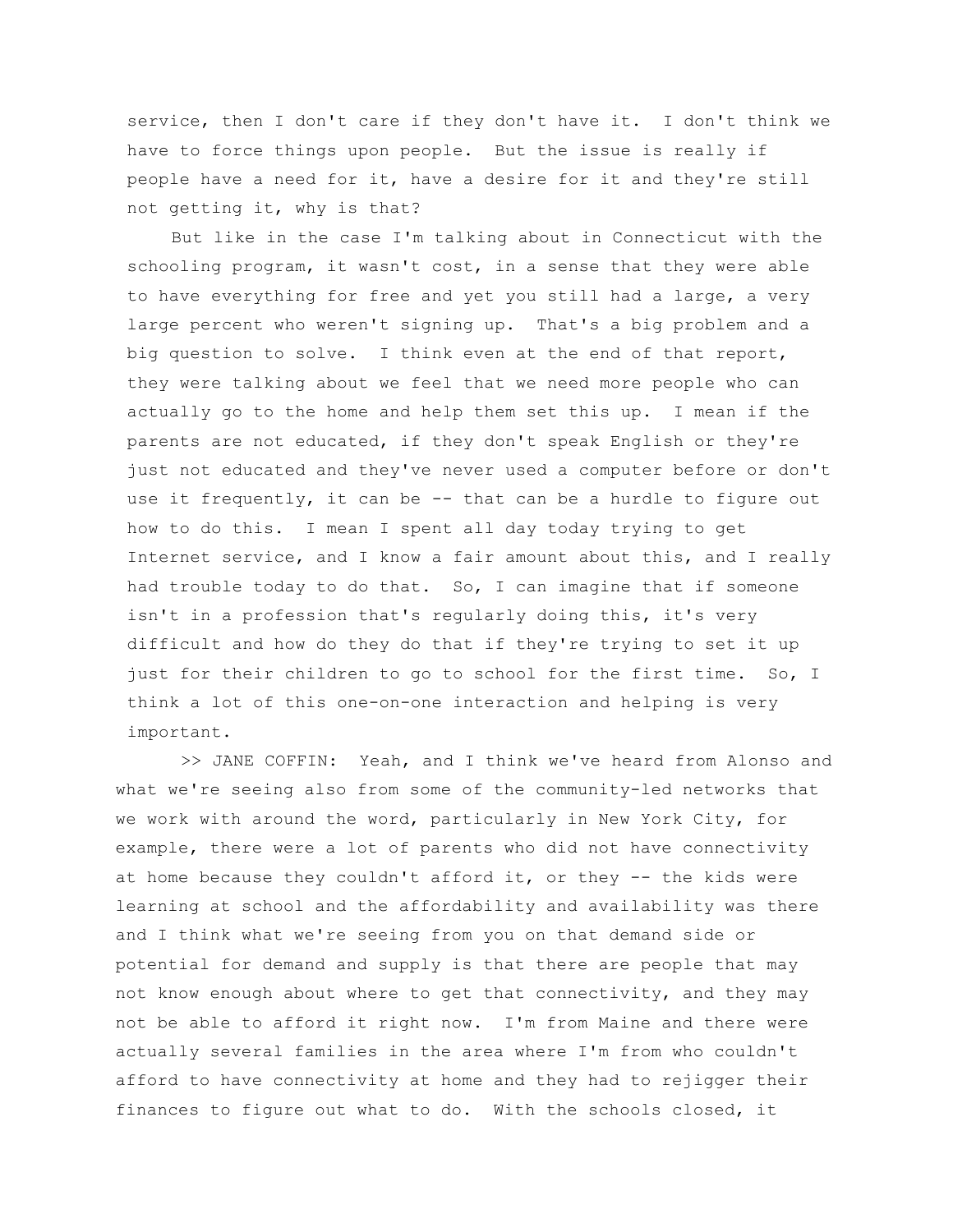showed us that there is this role that local urban municipalities can play, cities, towns, states and really looking at what's the game changer of public and private access, and I think Don knows a lot about this from the Urban League. So, I'm going to turn to Don right now and we'll come back to you, Michelle, on this one. But Don, you've got a new report out from the Urban League side and I want to make sure I get this right, because you saw during the pandemic there were millions of Americans affected who lost access because of the schools, their place of work, libraries, coffee shops closed, and access to broadband was limited and/not there. This disproportionate availability of access also impacted certain groups, African Americans, people of color, those in rural America and low-income families. This is not new. We've seen from Larry Irving that I used to work with at NTIA back in 1997 the falling through the network reports, and Don you're smiling so I have a feeling you know Larry, and to address the digital divide that we see in this country and Sonia and I see, the plan for digital equity and inclusion, can you give us more information about that, share some details and recommendations to address the digital equity divide that you're seeing?

>> DONALD CRAVINS: Thank you so much, Jane. Good afternoon to all of the panelists and everyone joining today. I apologize for being a little late but it seems like I came in at the right time. Because Michelle could have written the Lewis Latimer program or project because many of the things she talked about are the issues that we addressed, and you know the National Urban League is around since 1910 and we serve 91 communities with our local affiliates and we're a civil rights organization that was developed when African Americans were leaving the deep south and trying to escape Jim Crow right after reconstruction ended and they moved up north thinking we need to get a job, we need a school to send our kids to, hospitals that we can get health care, and a home. And that was the divide then.

The Urban League has been working on the divides of this country, the racial-wealth gap and those divides for 111 years.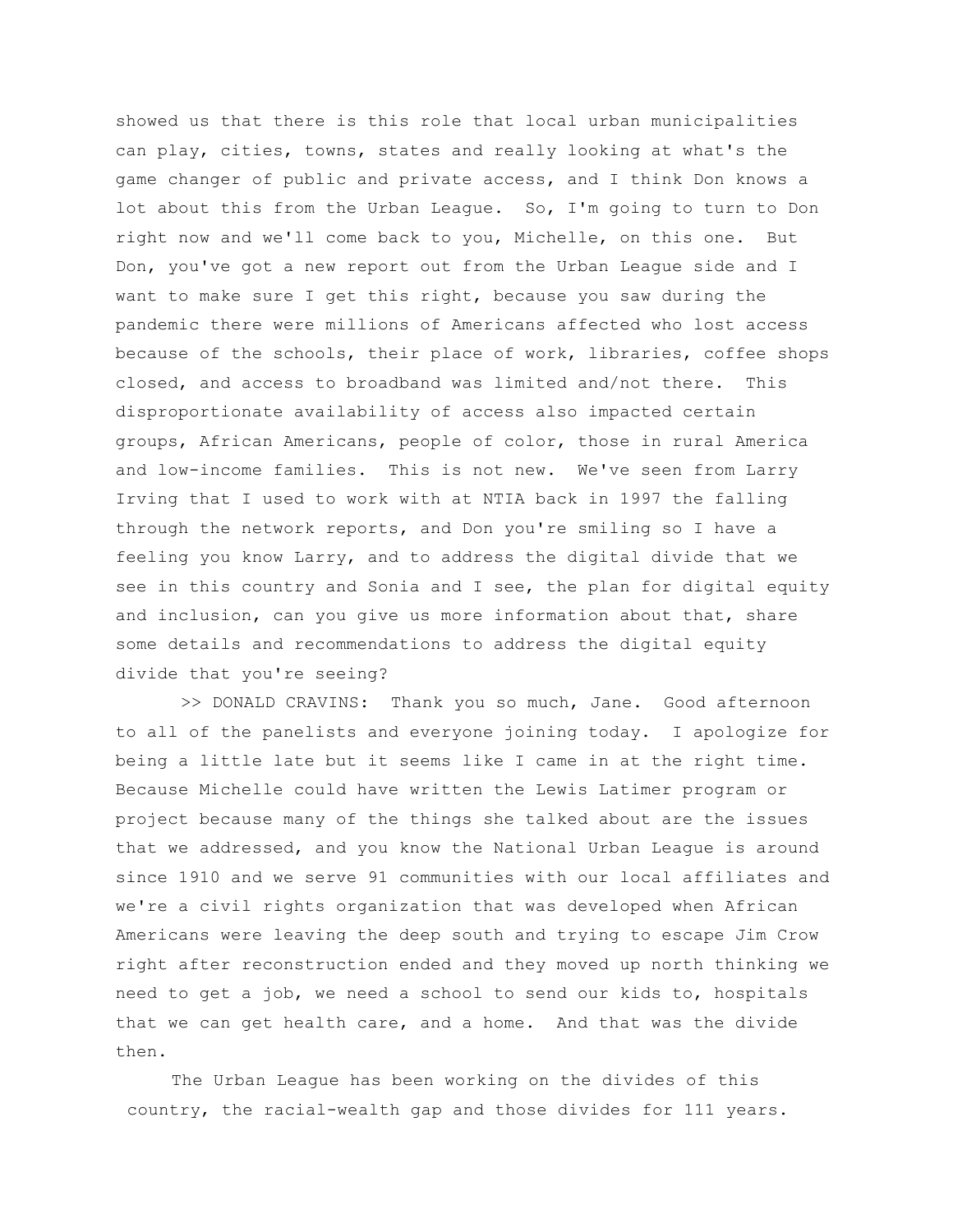The most recent one that we've been able to put attention on, all of us, is on this digital divide and that's exactly what the Lewis Latimer Project and Plan was about. It's named after an African American investor and it was how do we address these issues, and Michelle hit them literally on the point. The first one, obviously, is the availability gap, the ability to just have available broadband that brings us into the 21st Century and as we know in rural America especially, I work for the National Urban League but I grew up as a Black boy from southwest Louisiana in the country, and I know my parents struggled with availability and access and many of our Latino communities in the rural parts of this country and African American community struggle with that and that's why we're a big support of the infrastructure which is what brought Michelle to the topic. We believe infrastructure is not just roads and bridges but also access to the 21st Century. The gap that I want to talk about the most though is the adoption gap, which is what Michelle talked about as well, which is just really looking at that in two ways, one is affordability which I'll come to, and then this digital readiness.

We believe organizations like the National Urban League and others, the library, Michelle you said something, it's about trust. You brought up that we can offer things for free. We have low-cost programs. Why is it that some people are still not getting -- and they get it, but why is it they're not buying it? Why are they not truly investing in it? And some of it is trust. It's having the right person, Alonso communicate to the people in the community why this is important for your health, job, future, education, checking and paying bills, and that's why it's so important and why we stand for programs, grants, opportunities and that people that know their communities should be the people that are saying these things to these people, and it's going to take time and be surgical because we're really trying to get to the last millions of Americans to say hey, this is good for you and we want to make it good for you. We believe that there has to be a digital empowerment movement is what we call it at the National Urban League where we empower people by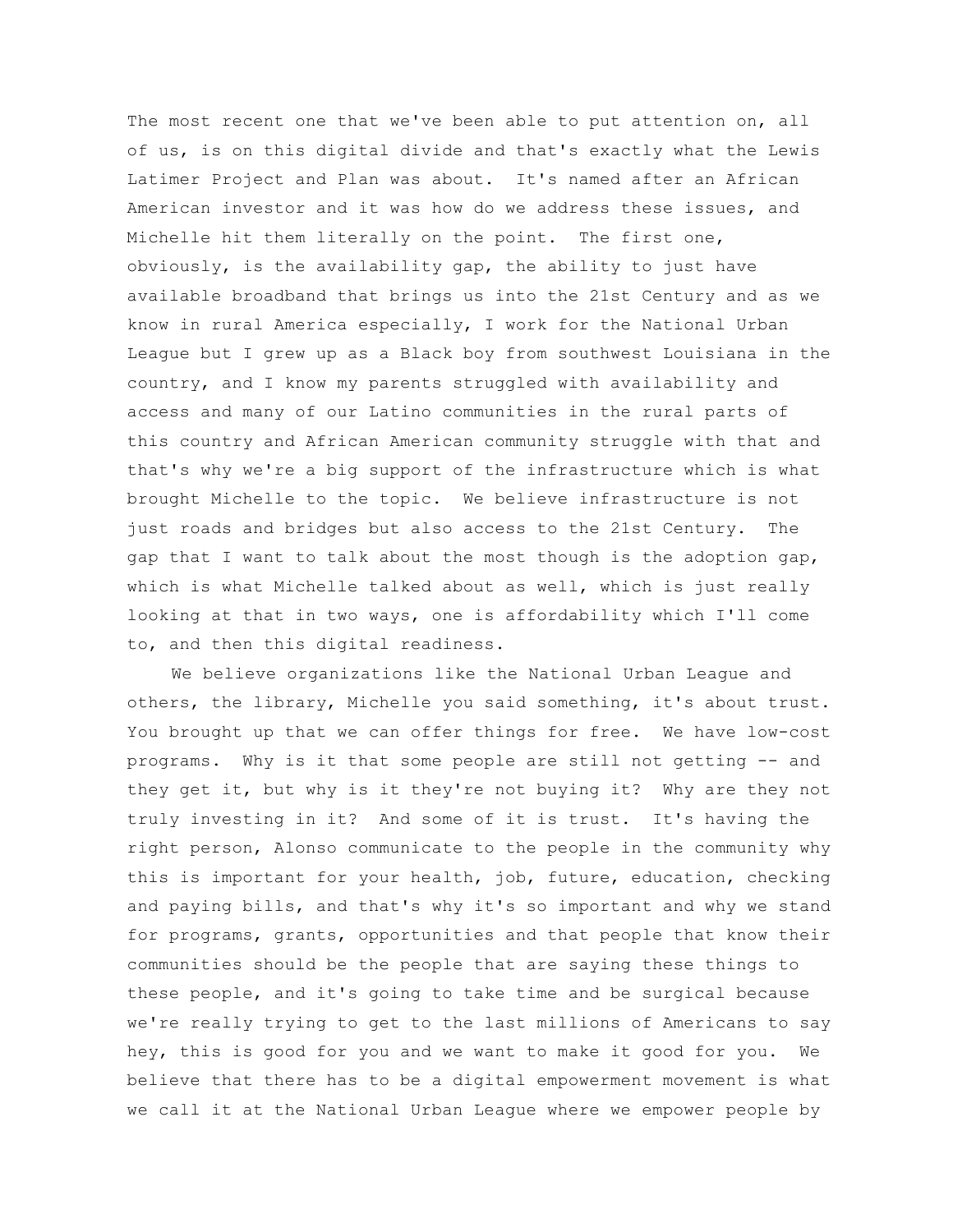teaching digital literacy and readiness.

Affordability, we have low-cost broadband plans now, many companies offer it and people still aren't able to afford it. It's hard for those of us with means to even think that if your broadband is \$14, can't you get it and some people cannot. And so that's why the Urban League and the Latimer Project, we're big supporters of creating a permanent broadband benefit that we're asking Congress to appropriate money to the FCC to help people, to subsidize people's ability to get online. We believe that is a - that is the way we can really  $-$  it may not solve everything but it's definitely a solution that needs to be considered, so we've used this Latimer Program, Project, Jane, to not just put out a great report, and you have the link to it in the chat, but we used it to advocate. So, we're on the Hill, we're meeting with the White House, we're got our 91 affiliates, we've got all of the people that lived this over the last year that are advocating and letting people know that this is a big issue.

And I'll say this, it's not -- minorities in our country, sometimes we have people that advocate for us and we are shut out of the advocacy. And this is an issue that we have been very clear to all communities, and our White Allies and Allies from all other groups, we have to -- we have an opportunity right now to make this better, and if we don't and we get stuck again in the other pandemic or another crisis, some of us may not make it out of that. So, we need to make sure that we get this right and we get it right now, and so we are at an inflection point in the country in so many ways, but even in this digital divide, and so I want to just say and then I'll stop, I want to just thank IGF for even hosting this forum. This is what we need to be talking about and we need diverse voices talking about it. I don't mean just racially diverse, but diverse backgrounds, libraries and experts and civil rights organizations, so I want to thank you for the opportunity to participate.

>> JANE COFFIN: Thank you, Don. There is a saying that we have at the Internet Society when we're working with local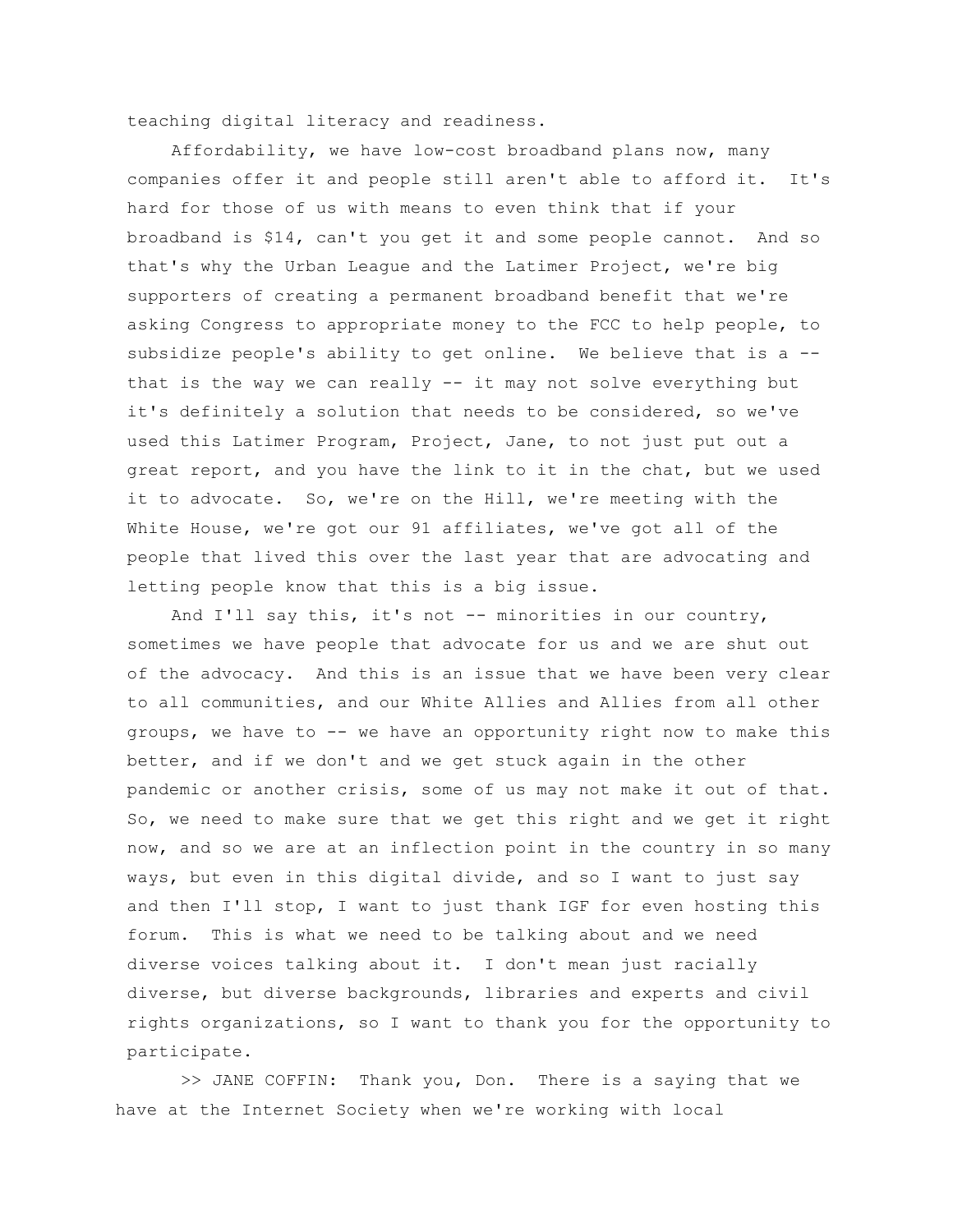communities wherever they are, which is we the community, for the community, by the community. Doesn't matter what kind of community it is, urban, rural, remote, unserved, underserved and picking up on the point of minorities left out on the advocacy side, we often go in not trying to speak for communities but with them, at their pace and as they like, and I'm thinking of tribal communities in the United States as well, the tribal window that the FCC opened up to provide some more connectivity, and there are a lot of great programs going right now based on tribal needs, at their pace, as they themselves want to advocate with support from behind. So, thank you for highlighting through the Latimer Report and the work that you're doing, the importance of making sure that you're not trying to speak for others when you're going out there to provide that connectivity.

You highlighted affordability, picking up on the adoption gap that Michelle mentioned and the importance of working with local people to get that advocacy out there. Advocacy is critical. We've got to raise the issues up around the planet, and there is a person here on the panel, that would be Sonia Jorge who is doing just that through the great reports that they have focused on universal service and I want to throw out we see a need for hybrid finance, hybrid regulation, and hybrid everything because some of the old system is broken. This may not necessarily be in this country but around the planet the old universal service funds didn't do the job, we're seeing a need for different creative types of financing and for organizations like AFRAI the library league, the work Michelle is doing at the University at Duke to highlight how we can do research to address that affordability gap, highlight what needs to be done and advocate and work with others. So, Sonia, over to you to give us a perspective on what you're doing related to bringing people online and how you're addressing it with your partners.

>> SONIA JORGE: It's really highlighting to hear everyone speak about the reality in the U.S. and the different states. As you all know, probably, we focus most of our work in developing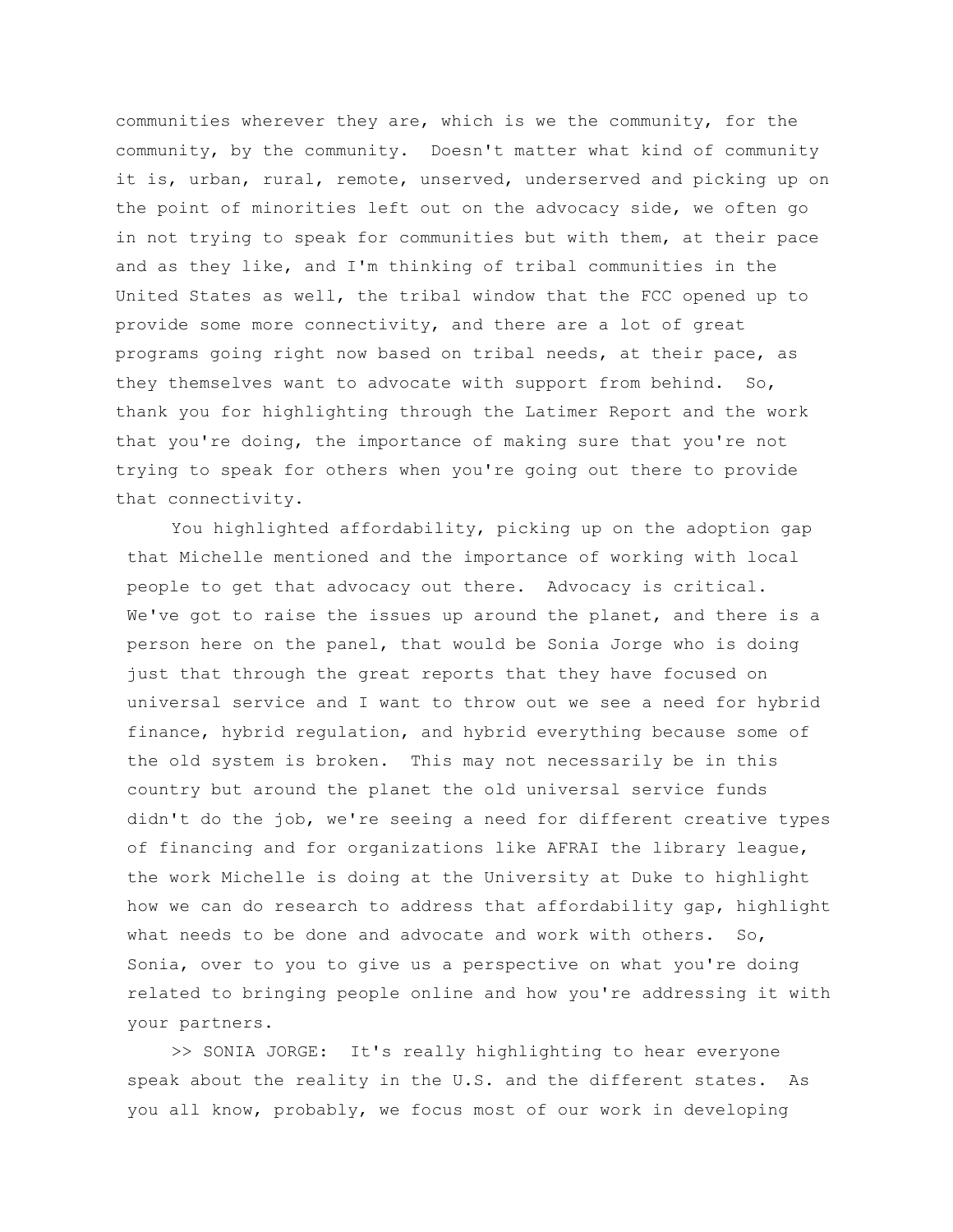countries, in low- and middle-income countries in the Global South and as you can imagine the situation is much more dire than it is for those of us here in the U.S. There are some similarities, and I think what is interesting is actually understanding what are the similarities, what are the challenges, and how in different countries we're able to and trying to address some of these challenges in a way that not only can we learn about them here in the U.S., but also make sense of them, especially around the discrepancies and inequalities that exist in different communities.

So just to put a little bit of perspective, and some of you may know these data well. Let me just share a little bit. In regions we focus most of our work, Africa, Latin America and Asia-Pacific. In Africa about 29% of the population is online, in the Americas you have about 77% of the population online, and in the Pacific, Asia and Pacific, about 45% of the population online. Now, this is very different of a situation than you have in the U.S. The other thing that is really important, and in the U.S. it's about 80%, depending on which data point you're looking at and maybe you can all correct me on that.

The other thing that is important is understanding the different gaps that exist in access. You may say 29% of the population online in Africa, but in fact 85% -- there is an 85% gender gap meaning that there are some people online, but most that are online, women are not online, and then as you break down into different groups and communities, poor populations are not online and other kinds of marginalized groups. This is true across the board in different regions.

Now, why is that important here to compare with the U.S.? What we've learned, and again to some of the points that Don was mentioning, is that there are many alternative ways in which not only we make sure that people have access, but make sure that once they have access, they can actually benefit from the opportunity that that access provides to them. Right.

So, I apologize. So, affordability is the key concern and that's why we are The Alliance for Affordable Internet, very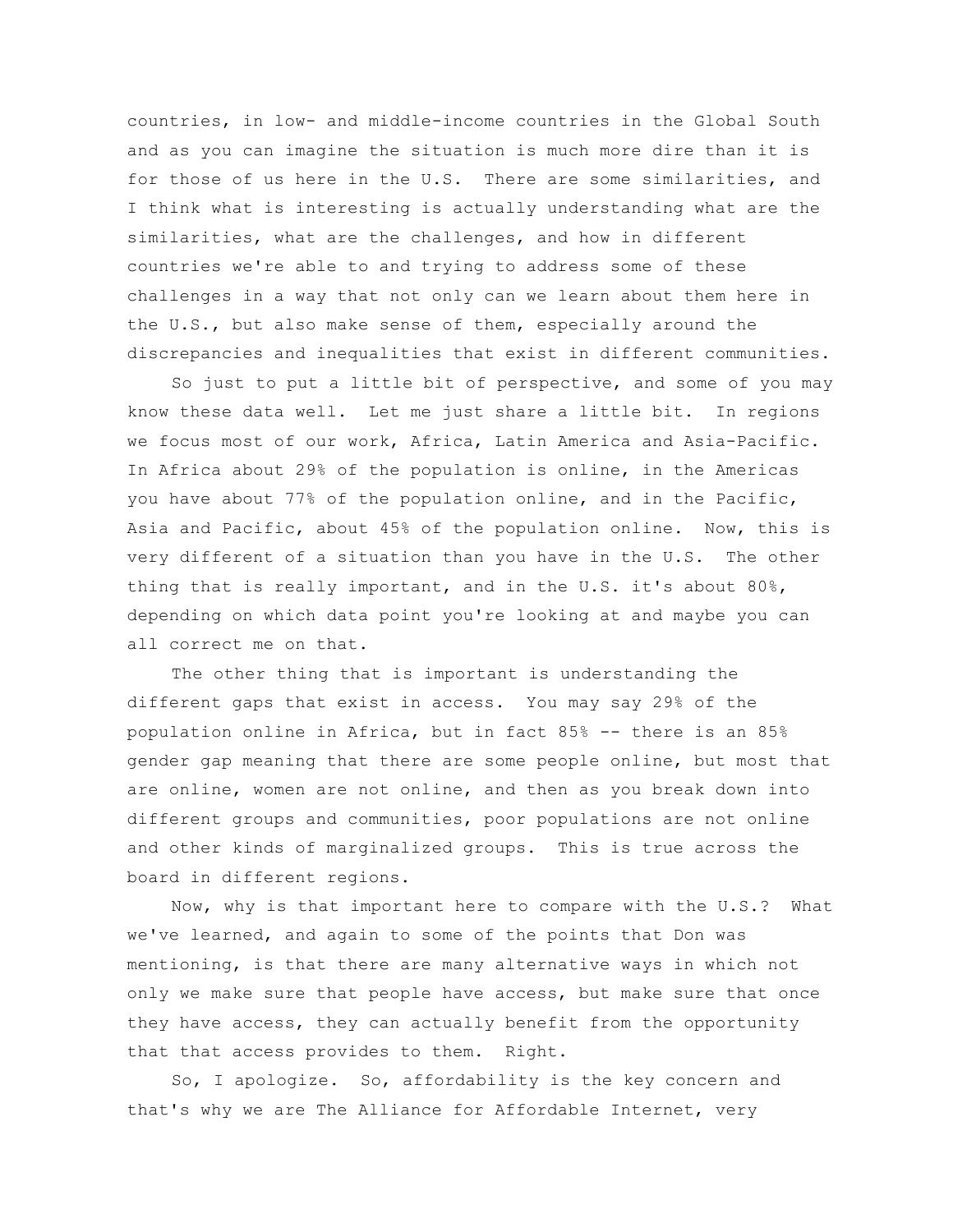concerned about affordability in many respects and focus primarily and work with government, private sectors and society organizations to develop policy and regulatory solutions that tackle affordability issues in different ways. One is by overall reducing the cost structure in the industry, which is really important and it's a really big challenge. But also, we look at how even when there is infrastructure, how can we then have the kinds of programs that compensate either through subsidies or otherwise the kind of traditional cost, right, that the industry insists that it has to provide connectivity. And this is why the U.S., for example, we have the high-cost fund and other kinds of universal access programs, and similarly in other countries we have those. The thing is the magnitude of the problem is much bigger and so even when you have, say for example, in some regions of the world, coverage of say as the industry likes to say about 80% or 90% coverage of 3G and 4G broadband, in reality it's that a sliver of the population actually has access to that. Right. Cost is a main issue. And frankly, this is actually just to try to kind of keep the comparison alive here, and that is also a problem in the U.S. There are some areas in the U.S. that are supposedly covered by broadband networks. We like to look at broadband as kind of 4G and above, 3G is kind of what the pandemic has shown is not enough for the kind of activities that people need to connect online, right, including schooling, health care, and business, et cetera.

But the truth is that there isn't, you know, while there is infrastructure, it's not affordable for people who come online. Even when it is affordable, there are those issues that many of you already highlighted, the skills, content, language, content in the right language, information that is relevant for the different communities. If say the information in a particular community, and again this is true in other countries as it is in the U.S., if the majority of the information online is information that is not relevant to people's lives, either not relevant for them to support their family or their kids' education or for them to have education to health information, for them to help civically in their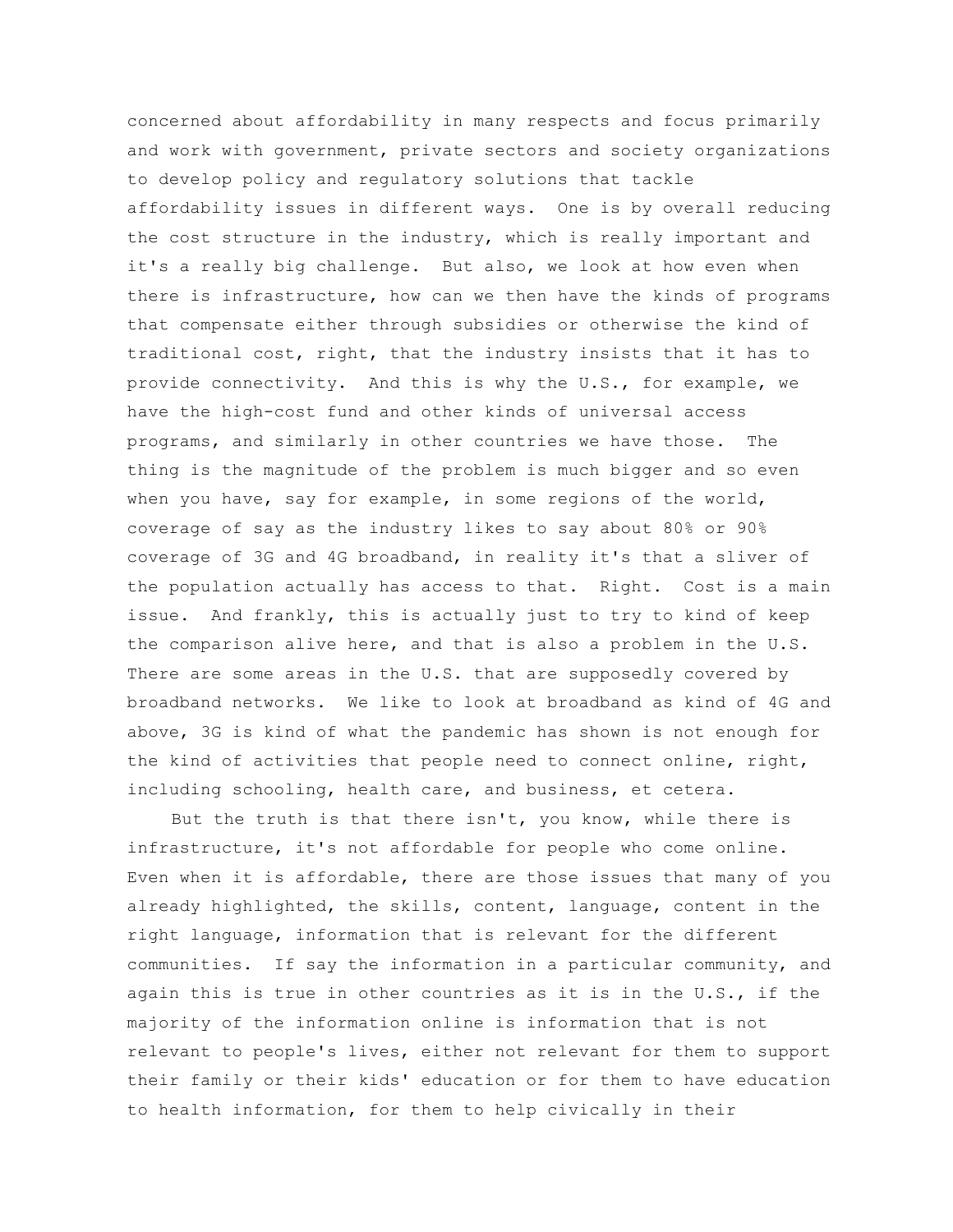communities, it's not going to be relevant, and so access to the Internet has to be relevant, different languages, different content and content that is relevant for everyone and not just through a few elite or a few that may seem to be a majority but are not all. And so all of these pieces of the puzzle need to come together, and one of the things that needs a few things that I wanted to share with you, and I know we'll have more discussions, Jane.

One is that when we think about infrastructure investments, and this is an area where we have spent a lot of time thinking about, not only calculating what the investments needed are, but when you think about investments, we cannot neglect the investment that is needed, and we need investment in communities, skills, skill building, programs for communities, as well as the policy and regulatory kind of investments needed to facilitate the kind of access that is required for those communities that tend to be left outside of the equation. So say, for example, in many countries that we are working in Southern Africa, Asia, Latin America, we've been focusing a lot on making sure that spectrum policies, such that offers spectrum and license spectrum and spectrum in kind of the white spaces that rural operators, smaller operators, community networks as Jane mentioned earlier, are able to provide access, not only in a much more affordable price, but what we discover is that those kind of alternative providers are more likely to develop community programs that will come with programs to help with skills, programs and content that is relevant to the communities. Generally, larger MNOs, mobile network providers are not so interested in the communities at that point, at that level, so it's not just about making sure that there is investment but that the investment is one that is very specific to meeting the needs of the populations that are being left behind or outside of the opportunity, and then also making sure that the content is relevant. Right. Policy is really important to support the mesh network example in New York is a good example, and Jane, I don't know to what extent that particular community of network also provides skills but I imagine they probably do and probably are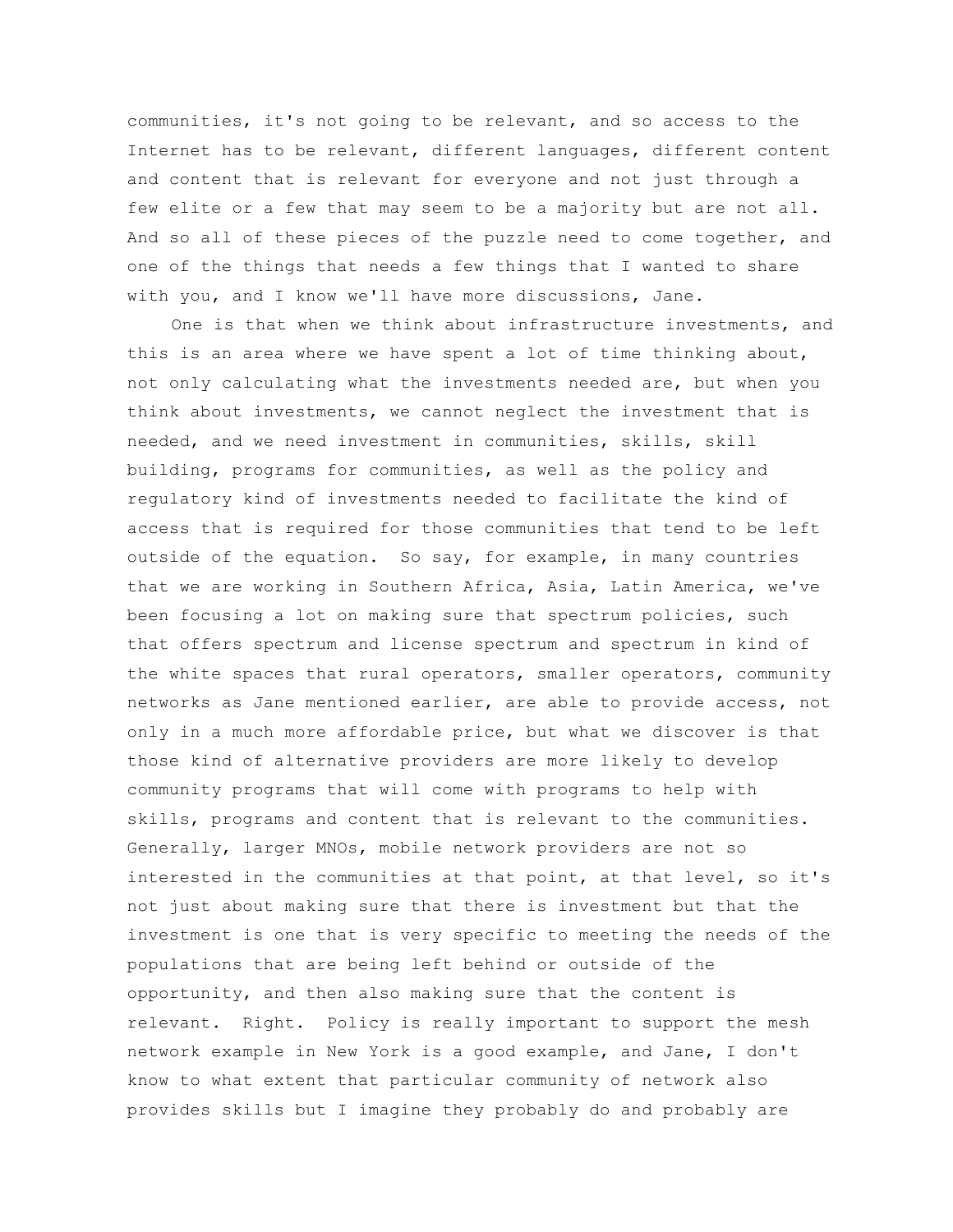connected with the library, schools, et cetera, and so it's looking at that whole picture holistically that really makes a difference.

And just to close on this point. What we insist and really advocate for at the Alliance is that we don't just look at affordability but we look at affordable and meaningful connections, affordable and meaningful connectivity, and the reason that is the case is because we cannot accept the situation where you have cub connectivity or poor Internet access as there is in many communities and many parts of the world, and what we mean by meaningful connectivity, we mean access to this daily, regular, whatever people need. We need connectivity that is to the right data, to the right speed, the right data alliance, and also with the right device. What that says is because we're considering also devices and affordable devices, that devices also have to be part of the equation and that goes to the reason why libraries are so critical, right, Alonso here we've also written an interesting piece, my colleague wrote an interesting piece about the role of libraries in ensuring meaningful connectivity to different communities and not just in other parts of the world, but I would say also here in the U.S. and there has been some interesting work in that area.

So, I'll stop there and we'll come back to these again, but hopefully this gives you a bit of a broader picture of how we look at the question.

>> JANE COFFIN: Thank you, Sonia. You've given us that great global perspective, which is back to also our local level. Michelle, we've seen the fact that, yes, things may not be affordable in certain places and they may need more skills, and you wanted to come back to this so I'm going to start with you, Michelle. But I want to sort of pivot the conversation a little bit and ask this question about the importance of affordability and startup financing or subsidies, because let's be frank that some projects can't get off the ground without a little bit of help. For example, the CARES act of putting money in libraries to start them up. Some stay no funding, no startup, but let's be frank,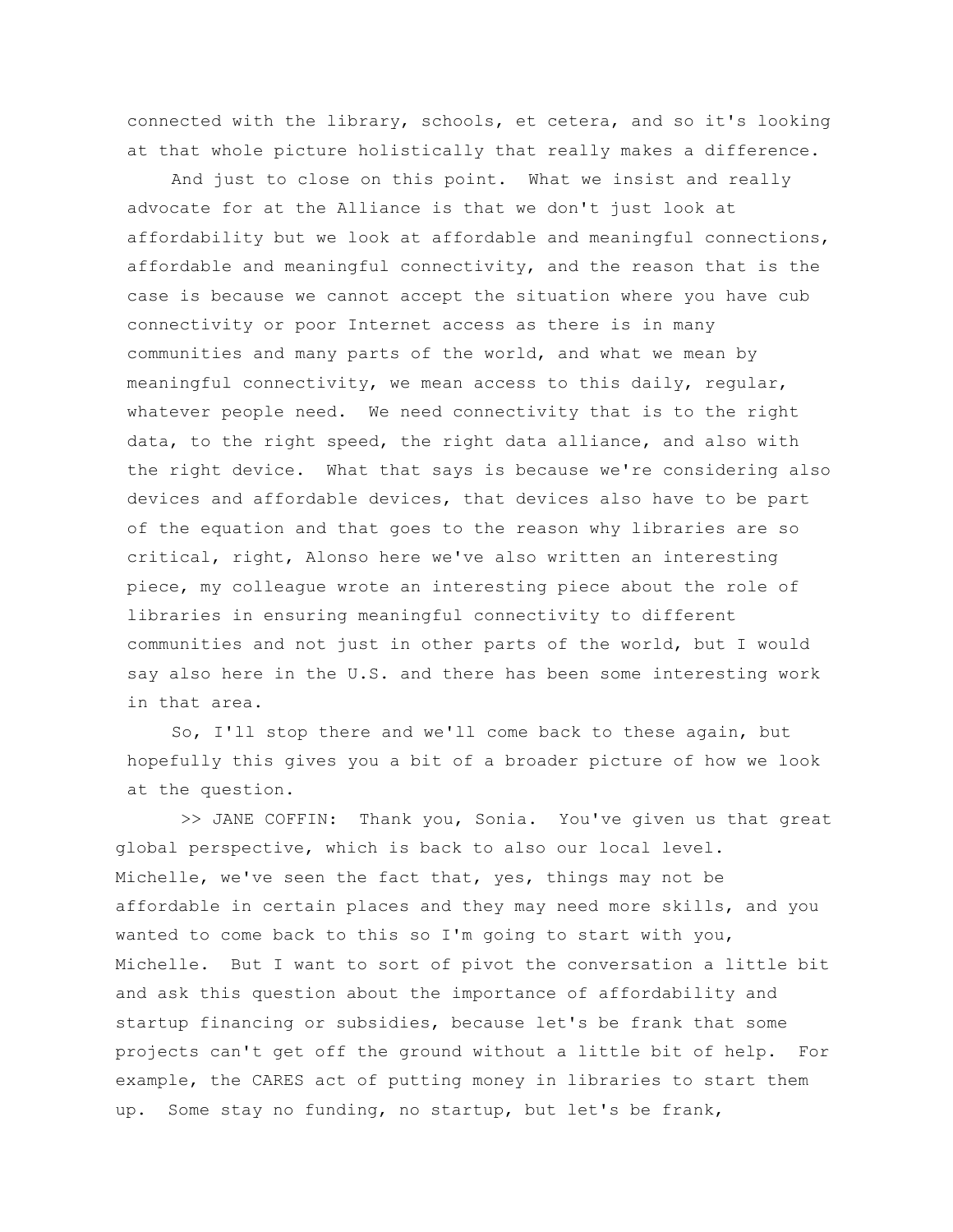everywhere around the world there are subsidies for infrastructure or networks and community grants to get started because they may not have the liquidity in their own market. Here is the question. What do you think about more public spending for startup for equity and inclusion training and for, say, libraries to go out to the communities? So, help us there from the economic, and I'm going to start with Michelle, go over to Don, hop over to Alonso and back to Sonia because sometimes we see a need for startup, companies have startup funding so why not nonprofits and libraries and others, so what's your perspective on this, Michelle?

>> MICHELLE CONNOLLY: Okay. So I will address that but before -- I kind of -- an attendee made a good point that I was being not careful with some of my language, but I feel like right now your question is a little not careful in its language because we've been talking about many, many issues and you keep referring and keep saying that this is all having to do with the affordability gap, and I think a lot of what we're talking about is affordability is really a very, very small component of what's driving the gap, at least in the United States.

Now, I would totally agree in developing nations that's a completely different story, but there is work by Rostin that have shown even when you're -- so I have an issue -- I take issue with the term of affordability gap. The other thing I wanted to take issue with is, then you said well then we need to -- you know, the community needs to do things, and I agree that the community needs to do things in terms of helping with digital literacy, helping to show relevance and things like that; however, recent work that I'm currently doing right now with a co-author, we've been looking at municipal Internet service provision and cooperative Internet service provision, and we're looking at the State of Illinois, at the census block level, and we're limited in a sense that we're using FCC data which is not very granular, kind of an all-or-nothing for census block, but still pretty good. And one thing that we found, we're looking from June of 2016 to June of 2018, and we're looking at the probability of entry of an Internet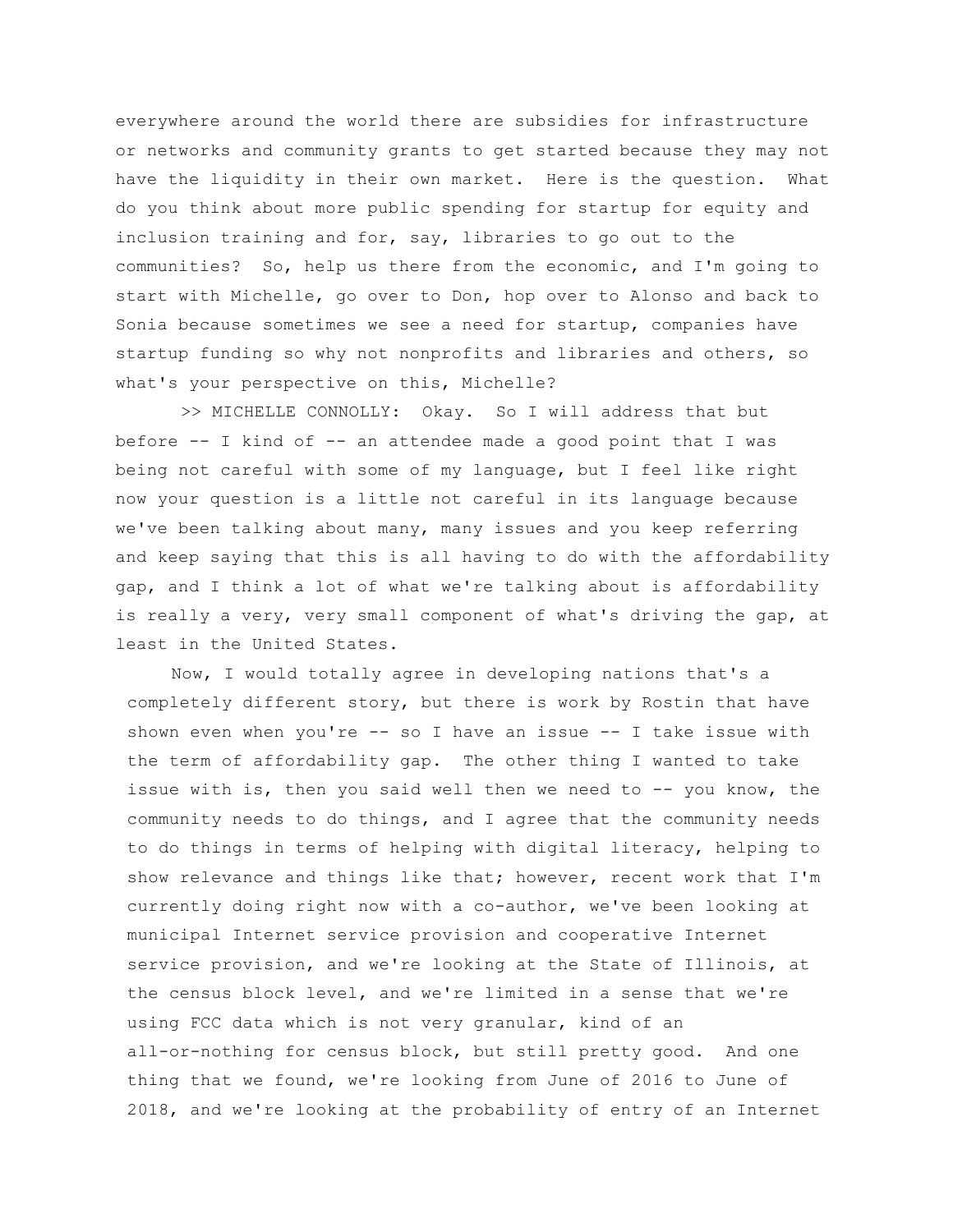service provider during that time period.

What we discovered is that while incumbents generally lead to more entry in the future, you know, probably because these are good markets, and were controlling for marketed factors, the demographic, all of those things, the income, geography, all of those things. So, while incumbents generally lead to higher probabilities of further entry by Internet service providers, if an incumbent happens to be a municipality, it lowers the likelihood of a new entrant by 72% relative to if the incumbent were not. And if the incumbent is a cooperative Internet service provider, it lowers it by 87%. And there are some real reasons to understand that, and a lot of those are regulatory, because municipal utilities and cooperative utilities have differential treatments and have differential abilities to impact competition.

So we had been looking at that to see how the presence of these organizations impacted continued investment, continued entry and continued investment, and the fact that we see such a huge decrease in the likelihood of any other provider wanting to go into that area, is a really strong indicator that those are not the providers that we want to be with our new regulations or with our new subsidies, we should not be prioritizing groups that seem to have a negative effect on investment locally. I'm not saying to harm, but there is a problem with me saying these are the ways that we're going to help because municipal ISPs are not in the areas that we're worried about the digital divide, and so municipal ISPs were actually in higher-income areas and more urban areas, not rural on average, at least in Illinois when we looked at this. They were in average in areas with higher income levels than a regular Internet service provider, so the idea of looking to municipalities and giving money to try to solve the digital divide is kind of a non-starter because they're not even in the big areas where that's really the big issue and most of the time they're not the first entrant.

>> JANE COFFIN: Thank you. Perhaps I mistake. It's not just affordable but access. There is a reason there are the words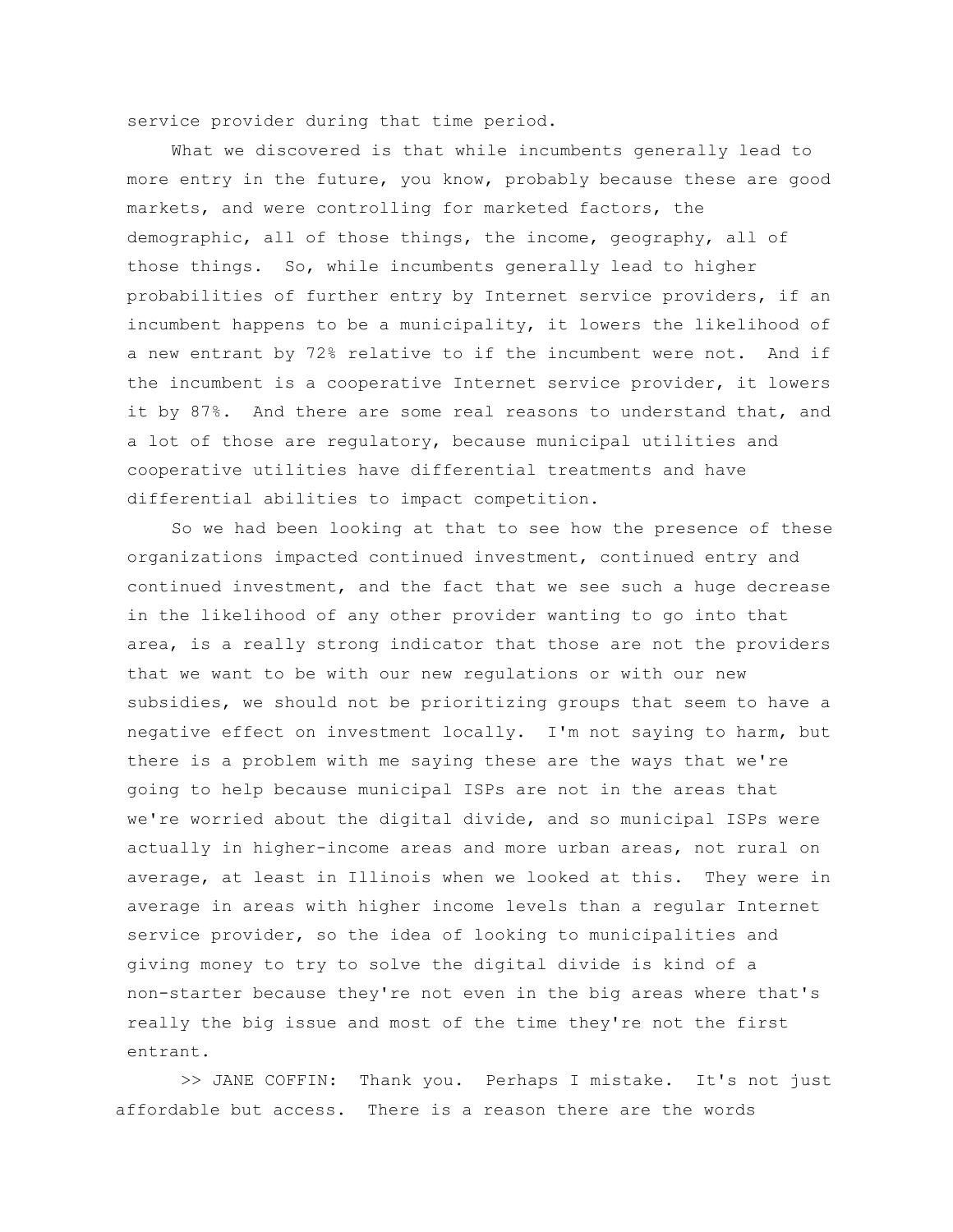unserved and underserved and universal service language and the ones we're all using, we're working around the world, and you've brought up some really interesting points and we've seen a differential in some of them, if you're talking about tribal communities where there are community-led networks because of the tribal sovereignty issues, but also in certain urban, rural, remote areas there is this access gap, right. So, with respect to the infrastructure itself and the affordability of that infrastructure, we also know that there are certain companies that don't get a return on investment for serving certain populations under say 5,000 and we've learned that from GSMA, MNOs, but that also means that there is a way for the public space to work with the private space, whether it's PPP or whether it's investment in public backbones. I'm going to turn to Don, and then Alonso, I'm sorry, Sonia. Don, what are you saying with respect to both the affordability and access gap? If we're trying to get 100% of the population online, and we also know from the World Bank and other financial institutions that more connectivity equals stronger socioeconomic development, so talk to us about that from the Urban League perspective.

>> DONALD CRAVINS: The Urban League perspective is we need to focus on areas where there are no dollars today and that's a very complicated issue and we get caught up in the technicalities of it and I get it but that's where we are. Let us find the best ways to deploy in places that don't have it, and as you said, Jane, a lot of those places right now are real rural areas. I mean a lot of the folks who we serve in the national urban league in the cities of America, the argument would be made that they absolutely have access, absolutely have access to high-speed broadband and then we go to the next issue, which is again, how do we pay for it? How do you afford it? So again, we believe the solution is a permanent broadband benefit like SNAP where we subsidize and we give people a benefit who cannot afford even the low-cost programs that are out there, we give them an opportunity to participate in the new economy, and I look forward to the day, ladies and gentlemen, where we're not just talking about access. We're talking about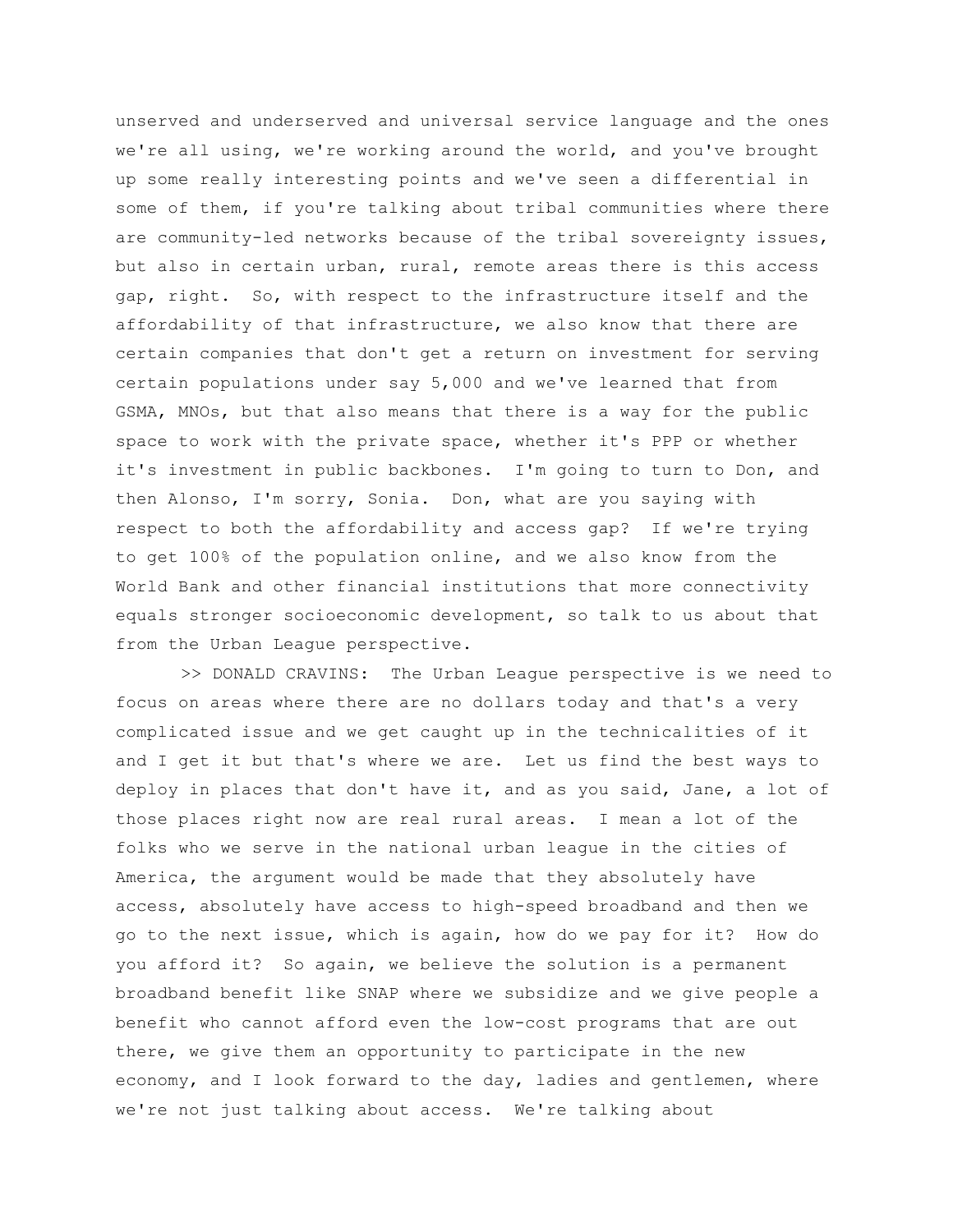empowerment by the broadband, by connectivity. We're talking about businesses and being able to bring opportunities to people who never would have been able to dream of these opportunities. Like I feel like we have a tone here today, and I get it, we're still in a pandemic. Our country, especially, an inflection of a lot of things, trust me as a civil rights worker, I wake up every day, but we should also be talking about the power of it, of connectivity, and the positive of it once we get it to everyone. I don't want us to go down a rabbit hole of, we have done some good things too, and there are a lot of people connected and we know we're going to do better and let's do it make sure get people the access they need. Then the third thing is then once we do bring organizations in that people trust and I do believe in government being able to grant organizations, library, schools, helping people of all ages feel comfortable, giving people incentives with equipment to make sure they can learn how to do it, and again this may be the time, and this is the one revolution that all Americans get to participate in. Most of us couldn't participate in the agricultural revolution, we were enslaved, the Industrial Revolution missed many of us, immigrants who were not here and African Americans and Jim Crow stopped us from doing that. This is a revolution if we do it right for the entire country, the entire world that everybody can participate in. So, I just hope that we will, yes, as we work through the nuances and God knows there are a lot of them, we'll see the benefit or the bright side of it. I will say this, I left the Urban League two years ago and I went to a telecommunications company, and I'm back at the Urban League. I want to say this because this never gets said. I do see a sense, because I've been on both sides of the issue in some ways, and I absolutely do see some communication, no pun intended, between industry and civil rights that did not exist years ago. It's not that they weren't talking, but there were certain issues they were not going to be on the same side of it. I am happy to see that we're working through some tough issues that I never in a million years thought we would be able to work through, so there is some good news in this space,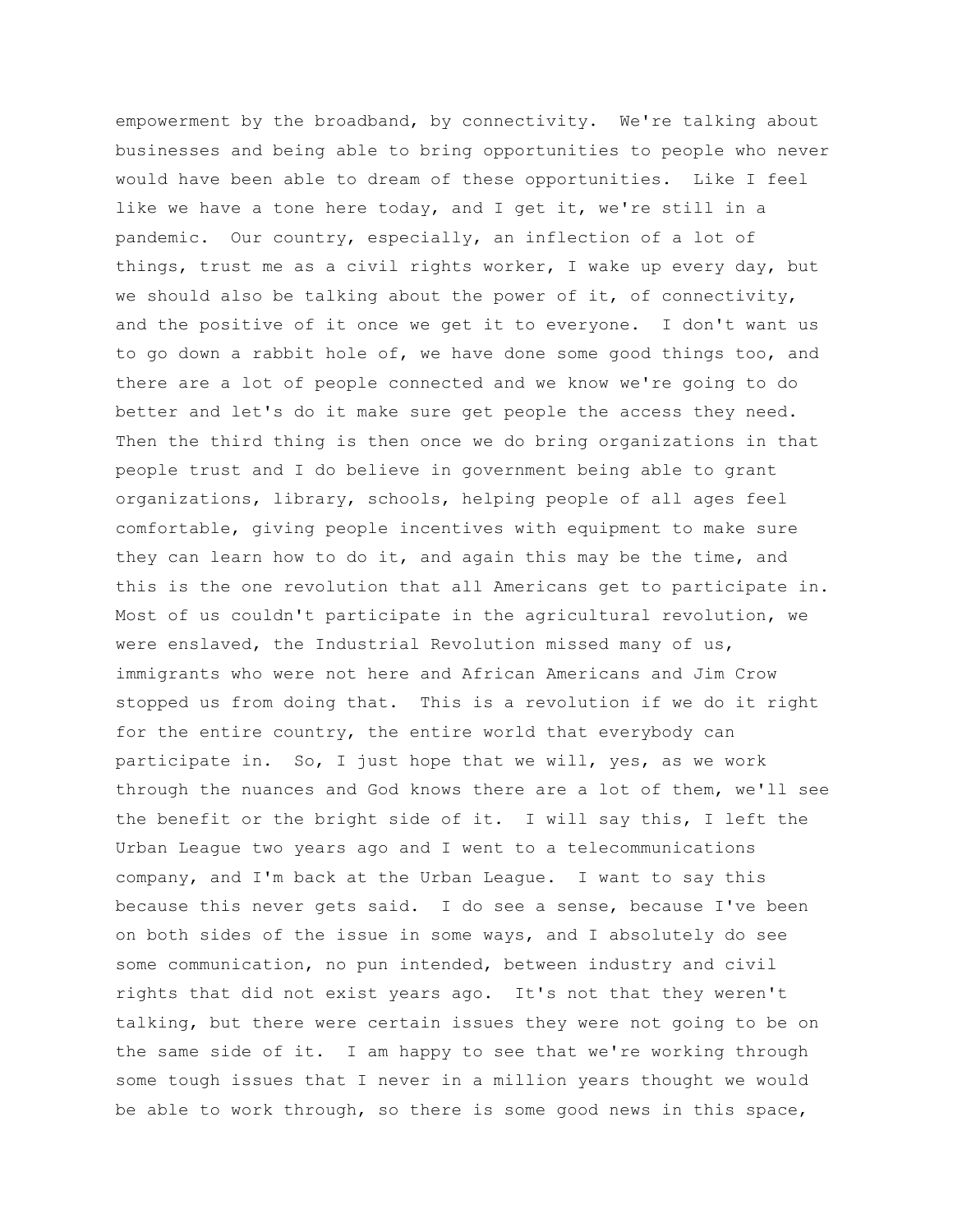and I hope that we can continue to work together, and again I said this, that's why these panels are important and I'm watching the chat. So, I love the chats, and there are a lot of experts in the chat and I can see that too. There are a lot of people that know this issue a lot better than me. I will say every day, the people on this panel, we wake up to make people's lives better but let's not have a negative tone on this panel. I don't want us to leave here that this is the worst, this is terrible, no. We have work to do, we've made a lot of progress, and we can get there if we work together and come up with some good common-sense, trustworthy programs that bring this to the last group of millions of people that need this in America.

>> JANE COFFIN: Thank you for that word of trust and empowerment. Absolutely. This is something that we all do wake up every day and we want to connect people, we want to make sure that businesses thrive, we want to make sure that communities have what they have. From the library side, Alonso, Don and Michelle and Sonia have been talking about different ways we can look at bridging accessibility, affordability gaps, empowering communities, trust, business, connectivity, you're at local level and a trusted person in the community, so what did you do during COVID that was different, perhaps, to build more trust because people were in a different situation? It was a complicated time, and what have you seen from that trust side with the library, as the library is seen as a trusted entity, and was that transferred to you as a person going out into the community? Give us a little bit more on that.

>> ALONSO MELENDEZ: Yeah. So and I really appreciate that, you know, this kind of theme is showing up about trust and accessibility and affordability and about relevance, right.

You know, I think that Michelle made a comment about affordability, and you know that -- maybe that's not the biggest or the bigger issue, but you know I think it depends. There are communities that I work in and gone out and done outreach in that, you literally cross the street and you're in a very different world. You know, so we have these really rich and really affluent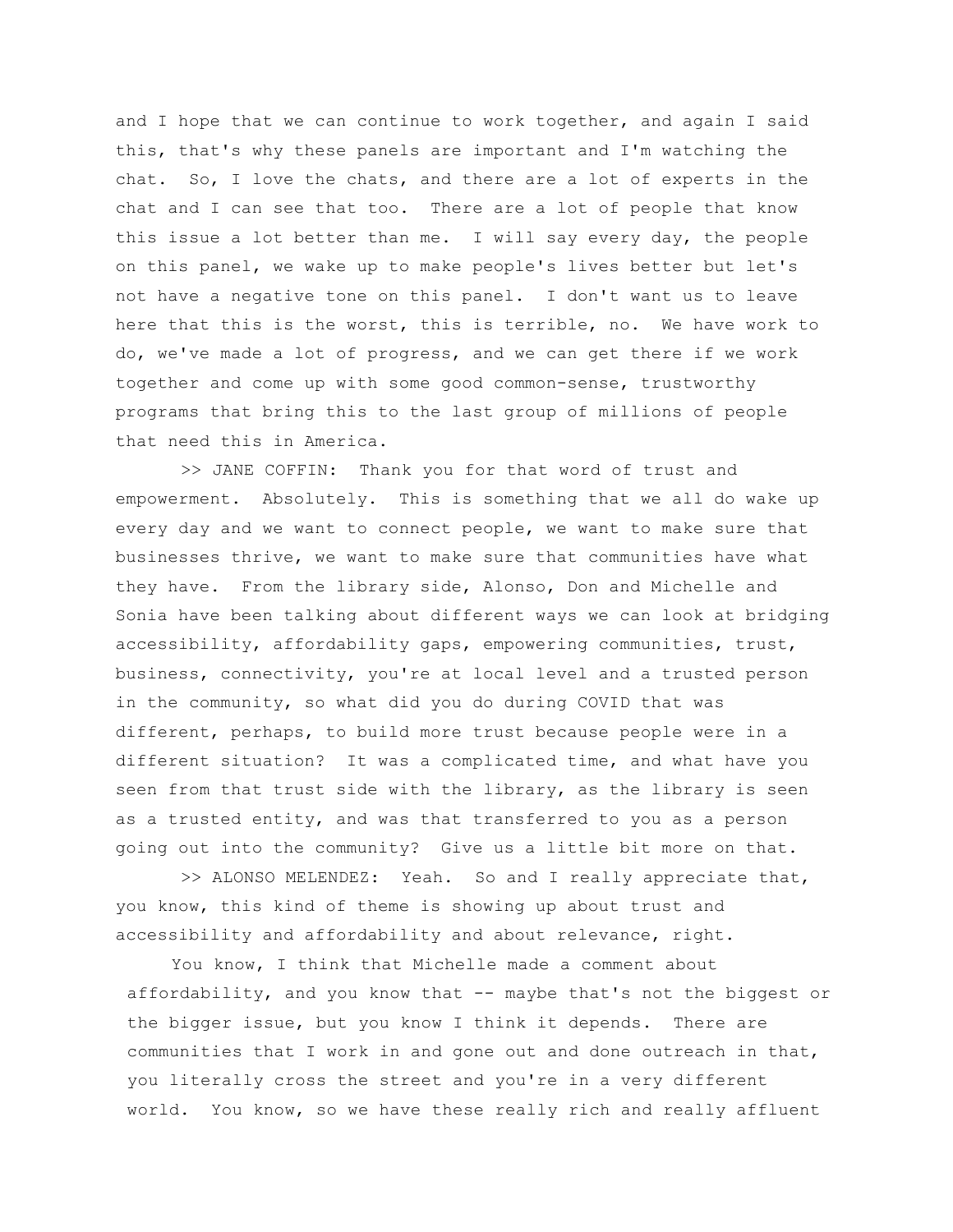neighborhoods with affluent families with people who had money for generations, and literally crossing the street is a complete different situation and scenario. Those folks have accessibility because the infrastructure is there, but again we go back to affordability. You know, and there are those real studies, those situations where like even with our tech-lending program where we have it and it's free, and libraries, toot the horn a little, it's not only free but there are no fees if devices are damaged or not returned or just broken. And whereas other library, there is like a contract you have to sign and it's returned broken and not in working order then you have to pay for the device. We don't have that, so I'm kind of really proud of MCL for that. But even so, you know there are areas that can have connectivity, but again can't afford it. And if they go for that low-income program, that subsidized program like Comcast Internet essentials program which is like \$10 a month, it's not sufficient, and if you got three kids in school trying to use that connection, it's not going to work for them. And so the affordability is still real. It's still an issue for many families, for many individuals.

But the other piece of trust and accessibility, it's like a challenge. We have -- I mentioned 500 hotspots, 500 Chromebooks and we're down to about 140 and lent out the majority of them, and we're trying to get the others lend out. Some of the conversations I have is about trust. You're a government agency, you're part of the county, I don't know if I can trust the county. What are you going to do with my information? Are you going to give my information to the immigration? You know, is immigration going to find out I'm accessing resources and if they do what does it mean for my citizenship application and there are real fears and concerns and questions. A lot of it is just the reassurance, patience, being able to connect with people in a culturally responsive way and linguistically responsible way, so having people represent the communities, live in the communities, reflect the communities, provide the resources, to answer the questions, to be the representative that's connecting with them. That consistency,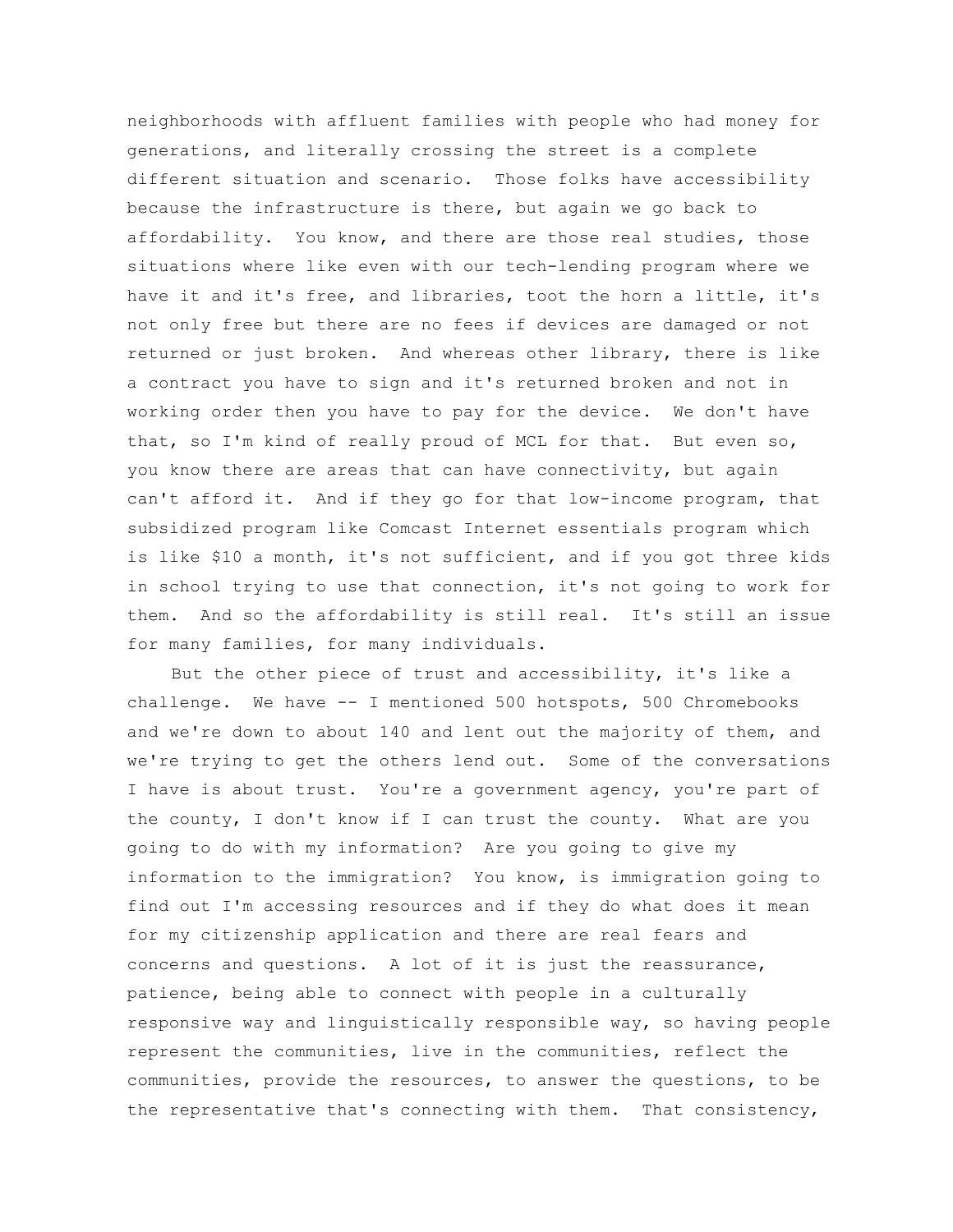to have that same person to be able to show up multiple times in a month and say, oh, you know what, there goes Alonso again, I know him, we can trust him, he's a trustworthy person.

So, you know, all of those things kind of come into play when we're trying to connect people to these resources that are free, you know, because it is true that you can have free resources but are people going to take them on. And sometimes, no. But again, it depends on the work being put into -- what kind of investment are you making into relationships, are you building community, are you establishing those connections and making people feel that like, yes, this is a trustworthy program, this is a trustworthy person, and you know so what work is being done there?

And part of it is I think the effort we're making to be out in the community, and so taking our services and moving them away from the building itself. You know, we're not just a building. We're a real resource. We are here to serve you, so trying to make that connection and build that trust.

And in terms of, you know, startups and financing, yeah, I think there needs to be that. We definitely have bailout for banks, so we should have bailout for community member, debt financial support for community members. I feel like that with municipal -- so in the county we did a municipal broadband feasibility survey, and there is some good information that came out of that. I could maybe drop the link in the chat, but basically, there is a place where, you know, if we have a municipal broadband, we can make the market a little bit more competitive and even though there is like as Michelle was commenting, there is like these rich neighborhoods that get these resources, services, infrastructure, but again crossing the street, there is that community that is not rich, that they're not wealthy, they don't have -- they're not making over \$100,000 a year, they're making \$20,000 a year and so then that infrastructure, that municipal broadband could be very beneficial for those families and individuals.

Another thing we've been doing at the library is connecting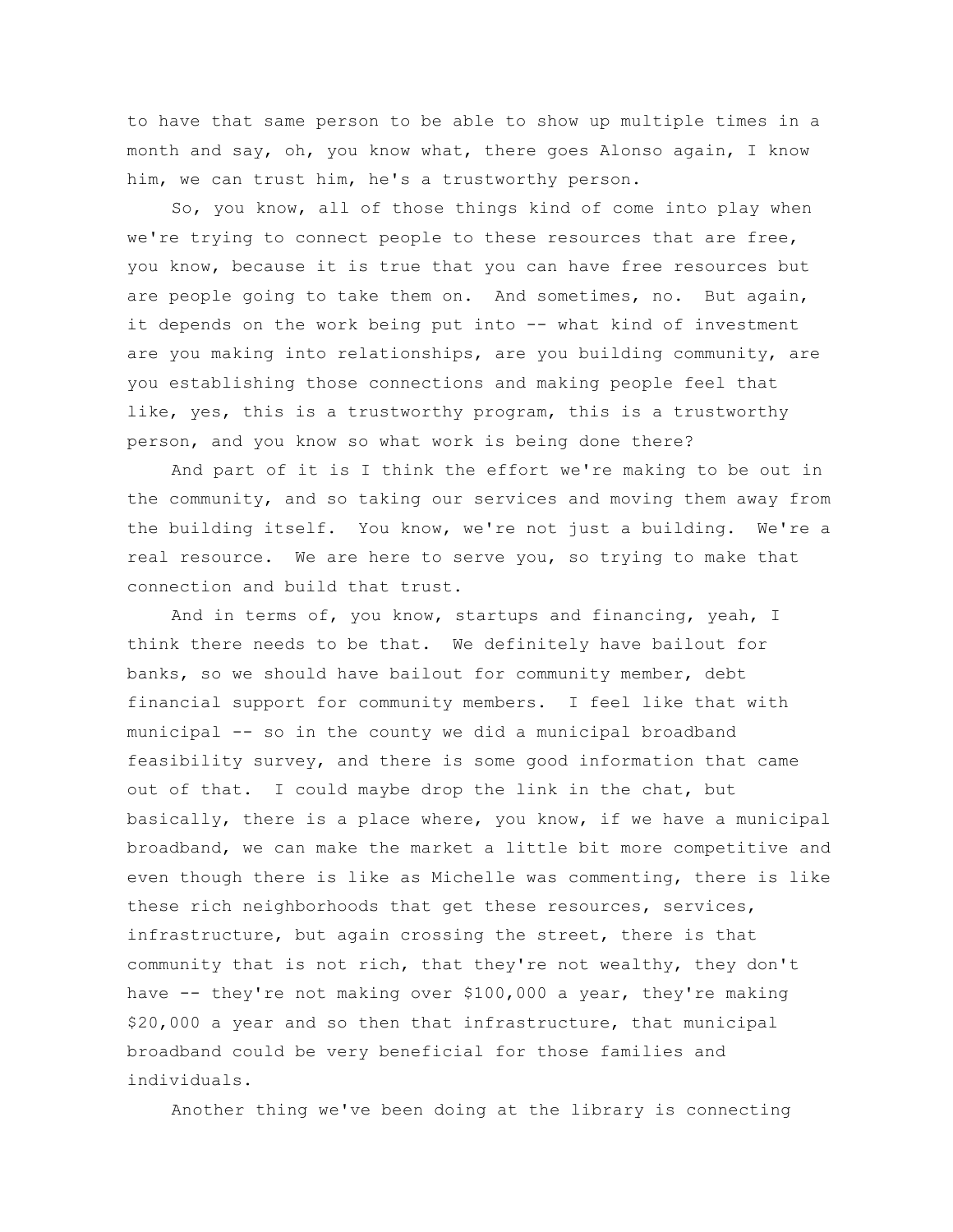with the house's population. There are encampments that people created recreation areas and they're at camp sites and people living in tents, we've been going to those communities and providing mobile WiFi and computer access, and again you know how would mobile broadband benefit those communities? Well greatly. Right. And it's a challenge, it's not easy, there is a lot of work ahead of us, but as Donald was saying and I really appreciate the energy there, you know this is empowering and a moment where like, you know, we could change the narrative. We could completely shift and make this a whole different world for many people, and that's the excitement that I have, that's the excitement I come to work with every day to try to do more, to try to be better, you know, look at what we have, look at it with an equity lens and say, okay, how do we improve, how do we grow, what needs to change, and being very honest and critical about what we're doing and how we're doing it and who we're serving.

>> JANE COFFIN: Thank you for that, Alonso. Shifting the narrative is very critical. We have Sonia in the queue and welcome along Michelle, Don, and Alonso, and but it is really important to -- we kind of need that empowering narrative which will help the broadband be accessible to all. Right. And so the accessibility, the affordability, the local drivers are different for each community. You've got to know what those drivers are, and Don you've seen this from the Urban League side and Alonso in the field and Michelle with the research you're doing and work you've done. Sonia, talk to us about that trust factor, the empowerment, and how you shift change and how you create a different narrative because you've been doing that with it to bring the policymakers and regulators that you're working with and people in the field.

>> SONIA JORGE: Thank you. Jane. Don, Nigeria, Mozambique, Bangladesh, Dominican Republic, et cetera, that's exactly what we're doing, the communities. In fact, the way that we work in all of these countries is that we've found coalitions of all the different stakeholders, public, private, Civil Society. And Civil Society actors are not only super active, but they are fighters. They're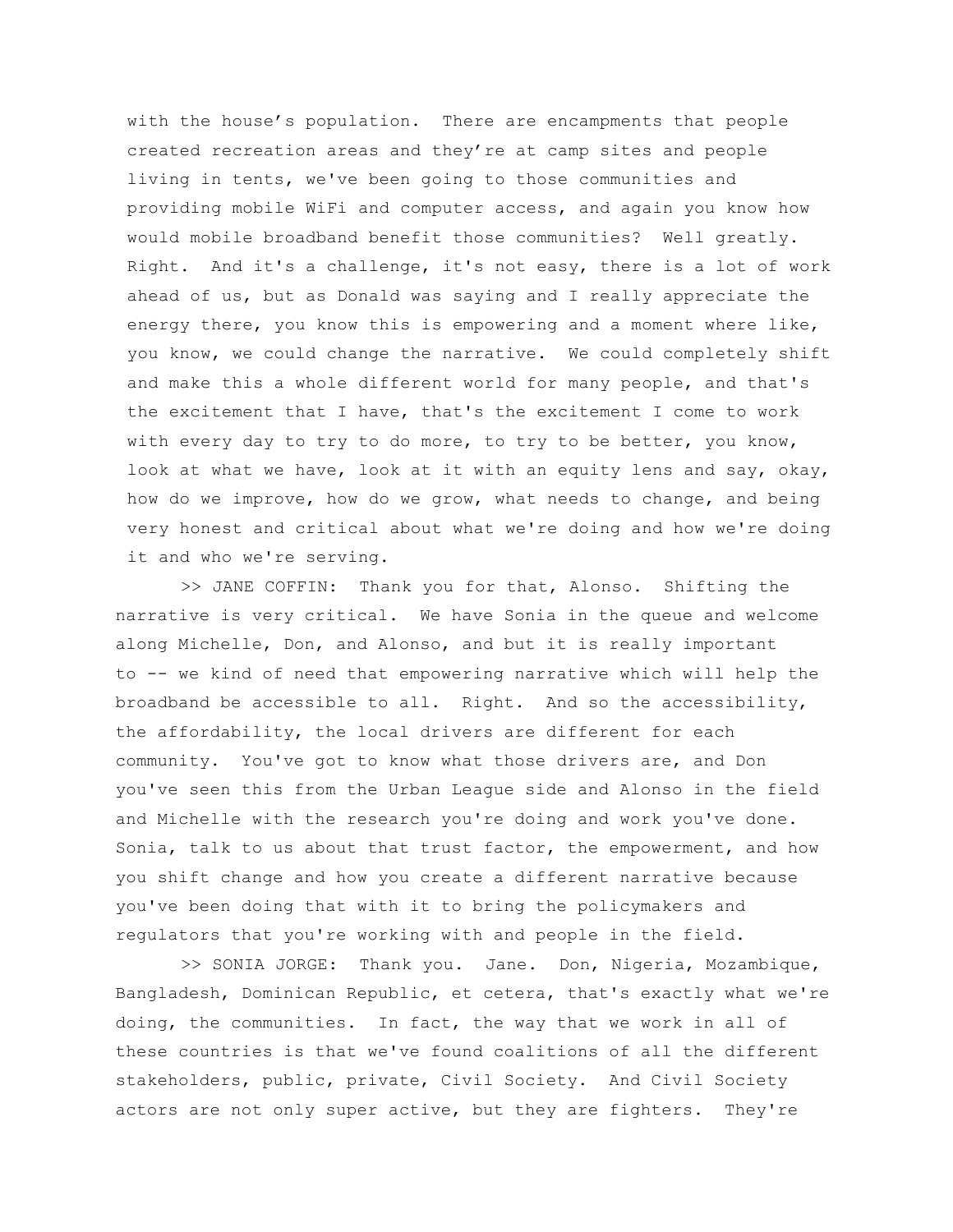fighters for equality, fighters for equity, and you know really trying to address a lot of the gaps that exist in all of the different communities, and we work in both -- within a country at the very local level and then national level, and sometimes large like the U.S. and Nigeria and sometimes at the state level, and what happens is that, yes, the communities are not only very active but there and want to design policy and regulatory frameworks because they see the importance to empowering the communities. It's all about empowerment, and that's one of the reasons why, for example, we do so much work also on the gender gaps and on the urban gaps and different kinds of communities because the goal here is not just access for the sake of access or investment for infrastructure but to make sure it's useful and provides an opportunity to anyone so that people can use it however they want, however they determine that they have agency to determine their own news and put it into practice. That's really important to us. I mean, this is why when we talk about affordability, you cannot, we cannot diminish the importance of affordability because if people cannot afford, that's the first barrier, right. But even when they can however, afford, if they cannot do other things that they need to do, then it's also a barrier. We need to look at the whole package, and so some of you already mentioned a couple of things here and I just want to highlight from the numbers that I have, and I think we collected them late last year. In the U.S., only about 70-73 percent of the population, and Michelle correct me if I'm wrong, have enough data. That means that many communities, many individuals, many organizations, even if they can access or afford the kind of access that they have is not good enough, it's not going to be enough for productive activities, for civic activities, for civic participation, and for the kinds of empowering opportunities that good data, good speed will provide. So, all of these things come together.

Same with devices. You know, in the U.S. it's the country that has -- one of the countries in the world that by far has the highest usage of smartphones, and I think about 80% at the moment.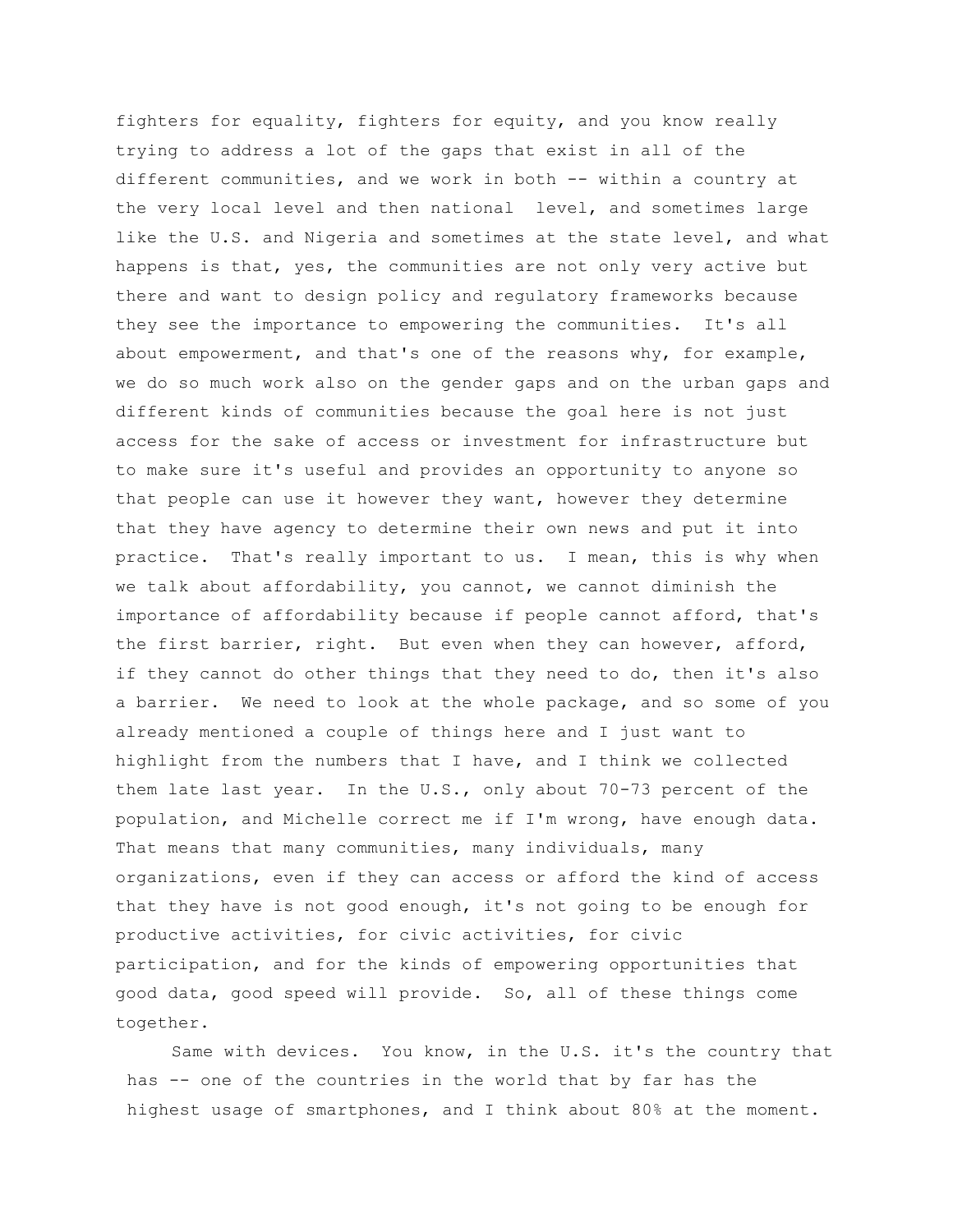The but are smartphones in you have? As all of you pointed out, I mean what the pandemic has shown is that, well maybe in the pre-pandemic world where a lot of things were taking place elsewhere, you know libraries were actually a life line for many people and they may have smartphones but then go to the library when they need a computer or tablet or what have you. My kids here in Boston, half of the kids have their own devices, have subsidies to make sure that at home they also have connectivity. That's wrong, right. That's because the market and the policies that we have is not delivering on what we want universal access to look like. Universal access is not about creating those differences and benefiting from inequalities, but it's the opposite. It's actually taking away those inequalities and making sure that everybody is at the same level playing field, and that's why for us affordable and meaningful connectivity is so important.

So, you have to look at all of those things and in countries in the Global South primarily, there are different ways, again, that these things are being done. Libraries, sadly Alonso, are not as widespread in many countries as we wish, but in some countries they are. Most countries, community centers, you know, even schools and community centers, they're really kind of a magnet and for institutions where a lot happens, local governments as well, and in fact we're working with our colleagues at USAID in the Government of Kenya now to help them device a program to invest in public institutions in schools, three in the first counties in the country. Why? Because those counties in the country have been completely left out of everything due to conflict, due to poverty, and people will not be able to even consider the power of connection or the power of access to information as a basic tool for civic participation unless they have access to it. So, bringing all of these pieces together for us, it's really important, and yes, Jane, it may appear that sometimes you have to deal with the access piece, and you deal with that. Other times you have to look at the content piece, and the language piece. Other times you have to look at the skill's piece because the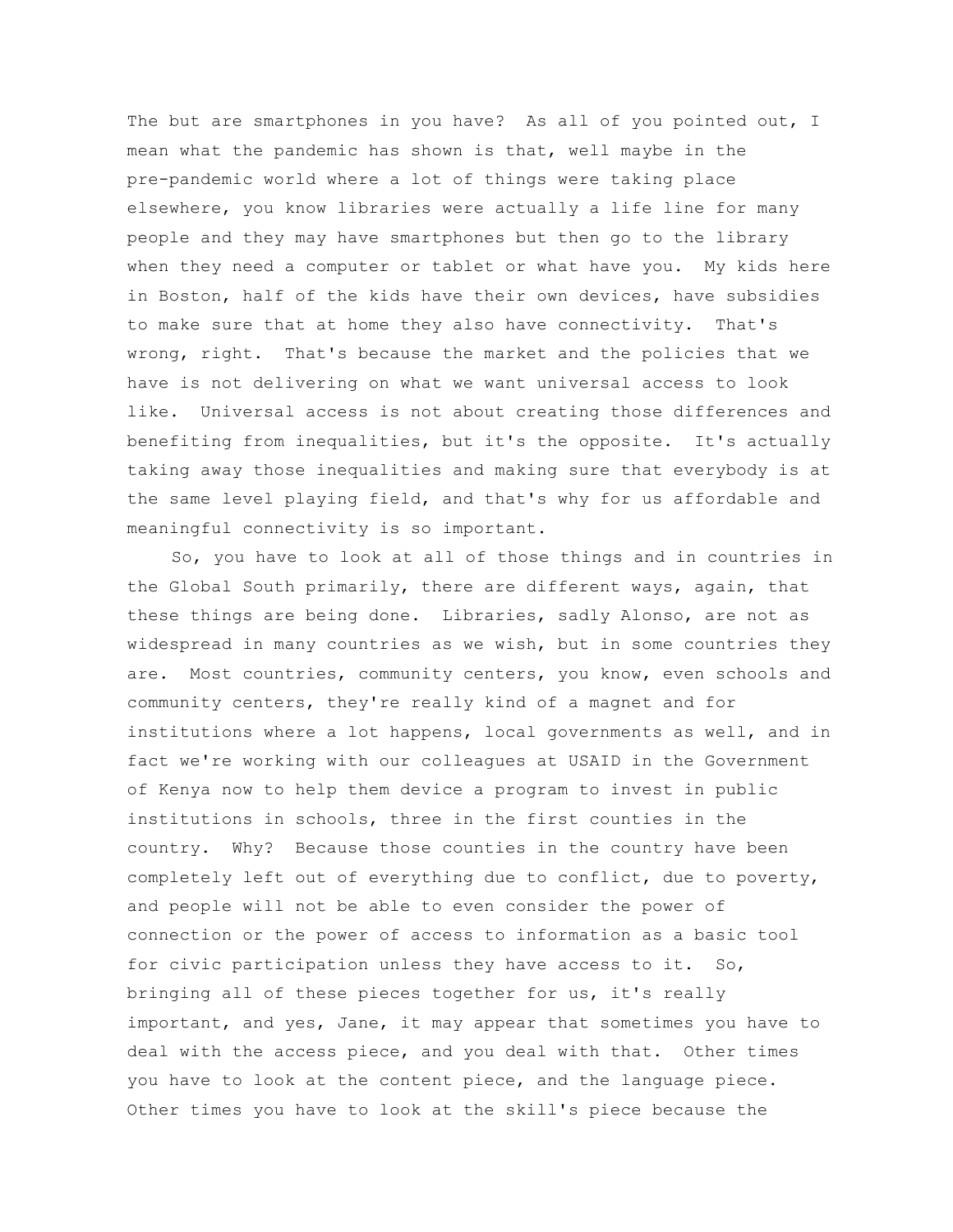access is there, but it's bringing all of this together in a way that makes sense, and it's only when all of the pieces of the puzzle that are addressed that people can fully benefit not just from the digital opportunity as we like to say, but also very importantly that empowerment opportunity that Don was talking about. Otherwise, you know, people remain left out and they can't participate, and that's exactly the kind of picture that we're trying to change. Jane, if I'm allowed, just one second to answer a couple of things around the chat. There are so many wonderful questions.

>> JANE COFFIN: Yep, we've got 10 minutes left. We've got 10 minutes left so I want to make sure I wrap it up.

>> SONIA JORGE: Just mentioning about the connecting humanity report, just to clarify what that was about. This was an attempt to try to estimate if we were to bring the world to have basic access, which we consider in this case equivalent to 4G connectivity, everywhere in the world, with a caveat that universal access as I put on the chat is 90% of the population of 10 years and older and that was very specific, and I can tell you more about that issue if you want, but that was a specific need to define that kind of target population in that way.

But the 428 billion, as you pointed out also in the chat, is not very much. In fact, I like to say to sound provocative that 428 billion from now until 2030 to bring the rest of the world to that point of universal access is about as much as we spent on soda every year in the world, and so the amount of money that we spend on soda, it would be enough to bring the world to a 4G-type connection by 2030. That's the magnitude of the problem, but it's also how, you know, doable it is. Right. Imagine the possibilities that that would do because that comes with skills and content and all of that, and so I would want to promote you to think a little bit out of the box when it comes to affordability and access and think about, yes, the opportunity because that's exactly what we want to get to. But I'll stop there.

>> JANE COFFIN: Okay. We have about 9 minutes left so I want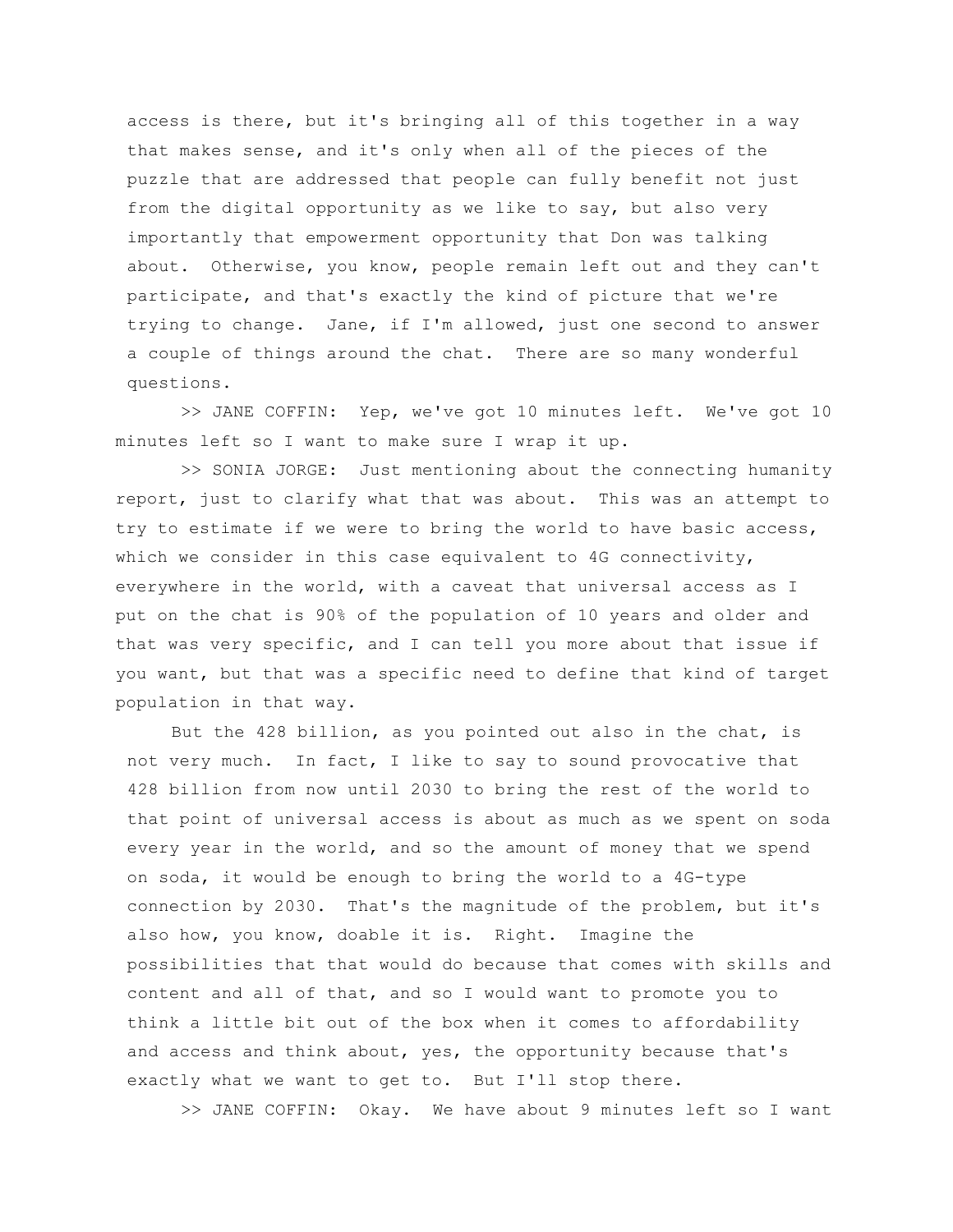to give everybody an opportunity, each of you, 1 minute each. We're going to go quickly on what you think the key drivers are for getting people online. So, I'm going to start with Michelle and going to move to Don, Alonso, Sonia. So, give me a minute, Michelle, and I'm come back around to you. You'll each have 2 minutes but in 1-minute increments. Michelle one minute on where you think some of the key things are to get 100% of the Americans connected, or Sonia, globally people connected. Michelle, over to you for a minute.

>> MICHELLE CONNOLLY: I'm sorry. I always want to answer a slightly different question.

>> JANE COFFIN: Push out what you want to push out.

>> MICHELLE CONNOLLY: Sonia was exactly right. You want the bang for the buck. You want to figure out where you're going to get value. And so, this is where, it's you have to target what is - this is why I keep saying what is the question. So, if the question is affordability because of lack of income, then you want to target the money helping low-income families. If the issue is infrastructure, then you want to target infrastructure.

But that's exactly the reason why Alonso, I love what you're doing, but I disagree that if, you already have an Internet service provider, why spend billions of dollars to get a second one in where there is already availability, accessibility. You want to, you know, it the issued is if you already have a provider is, you know, is on the household side and not on the provision side. The point about my research is what is the additional competition from the municipality, actually it lowers competition because then we see less further entry and also saw less speed, lower speeds. So, the communities that had the stuff had less entry and less speed because the existing ISPs won't invest as much in quality when their competitor is the Muni, and so this idea that you want to everywhere bring in an extra competitor through Muni subsidies, it's counterproductive. If there is no service at all, but the universal service fund and all of these grants are for unserved and underserved and yes if someone wants to come in, and they want to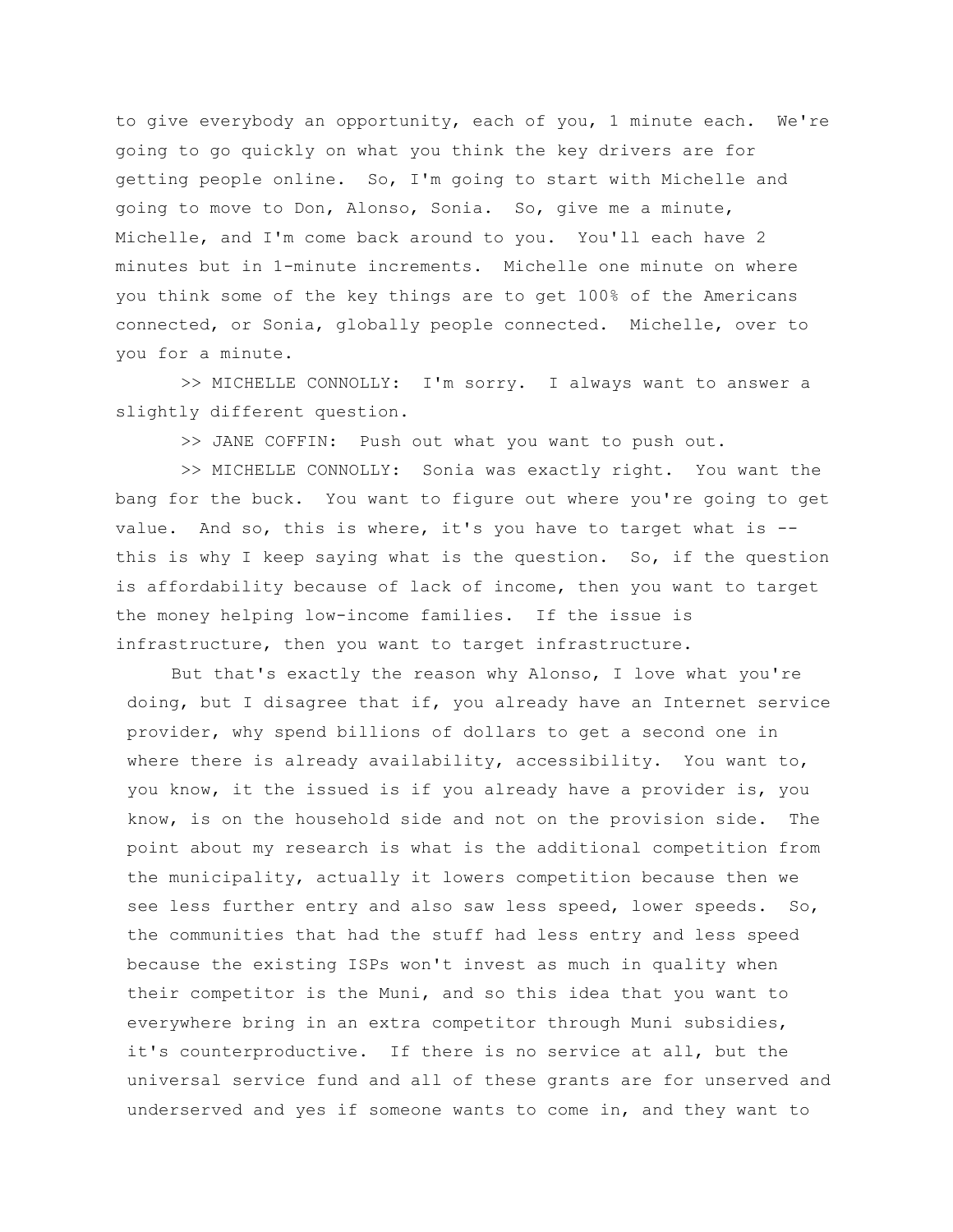get these things, absolutely. But you want to spend your money wisely.

>> JANE COFFIN: Okay. Thank you. The minute is up. Don over to you.

>> DONALD CRAVINS: Three ways. A former politician, always taught to go in three, so three ways is the fastest way to get Americans online. Three, one, focus deployment on areas with no access to broadband today. Two, establish a permanent broadband benefit like I said, similar to SNAP. We have programs in place, we don't have to recreate the wheel, we can do this. Closes the affordability and allows low-income families to participate and to decide what connectivity needs they have and allows them to meet those needs. Lastly, we talked about this, and it's about digital education, literacy, readiness, trust, getting people to feel safe in a safe space and letting and helping them to understand the benefits of being connected.

I hope, and this is what I think real equity is. We talk about equity, and I know that's not what this panel is about, but real equity for me is that everybody is connected and then we're talking about people of color and women and others, small businesses, participating in the connectivity, in the broadband economy, and we never even talk about people of color owning networks and owning these economic engines that will come from this. So, I can't wait to get to that discussion and that will be another panel, but those are my three ways to get us connected and get us connected quickly.

>> JANE COFFIN: Awesome. Alonso, over to you.

>> ALONSO MELENDEZ: Thank you, Michelle, and thank you Jane and thank you for the opportunity to be here. Michelle, I appreciate what you're saying, and I'm sure that the research shows that. But the research also shows like how the competitive markets work. So, when there are more competitors, yes, the prices can go down. But now what companies choose to do when another competitor is introduced to the market, that's something that maybe policy could help with, right, if they're going to like lower speeds and pull some kind of sneaky trick like that, then yeah, we need to look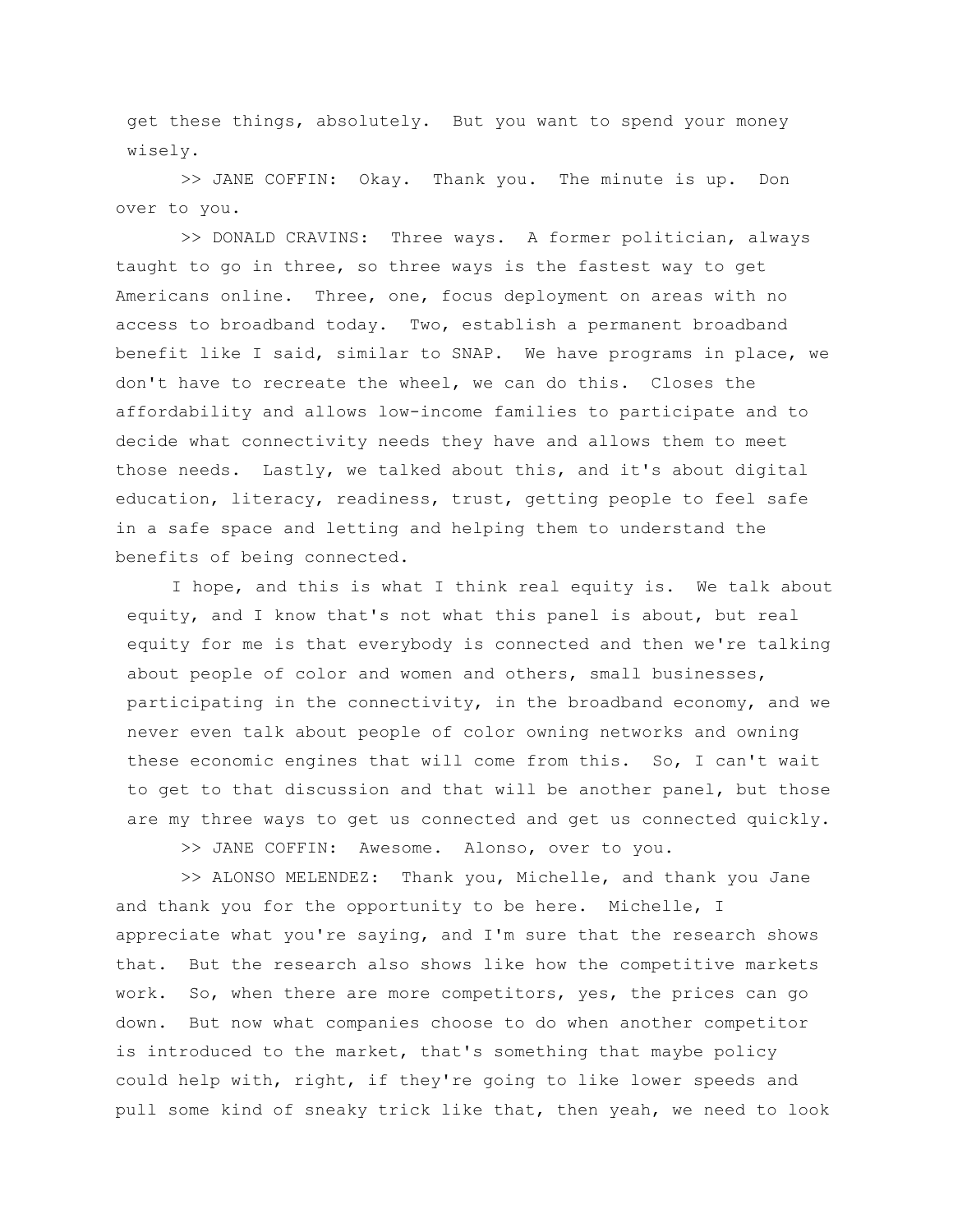at what else we can do to support people and consumers so that that doesn't happen to them.

Even with the EVB that we currently have, you know, we've seen that some of the ISPs are like only applying that to like the most -- the very most economical plans and not to the high-tier plans, and also again, you know, how do we create policy to be able to support a very, I don't know, a better program, right, better programs, better Internet.

But in terms of the things that could bring 100% connectivity, I think Donald said it. Education, digital literacy, and also relevancy, how do we make this relevant to people in their lives for older folk, for a lot of like my family, they're like I don't need that. Like, no, but you do and let me show you how, let me show you the relevance of it. Providing that training, the accessibility and that education I think are some of the key points.

>> JANE COFFIN: Awesome. Thank you very much. Sonia, over to you and I'll wrap it up because I realize we have 3 minutes now so Sonia a minute for you.

>> SONIA JORGE: great. First and foremost for those countries that we focus on, it's all about partnerships and investments and it's more than clear to us that competition alone is never going to lead us there. Market forces alone are never going to get us there. We need a lot more and we need investments that are especially partnerships of public and private sector and much greater partnerships. And so, to give you an idea of development organizations and international financial institutions, invest only about 1% to 2% of their resources in digital infrastructure, and that's nothing, that's peanuts. If we live in a digital society and digital economy, we need a much greater amount of investments to make sure the masses of people unconnected, which is 50% of the world still unconnected, are connected. And then I think we need to change the paradigm and think about digital citizen, and digital citizens come with digital skills, have education, and also understand their rights as citizens not just to be disciplined in